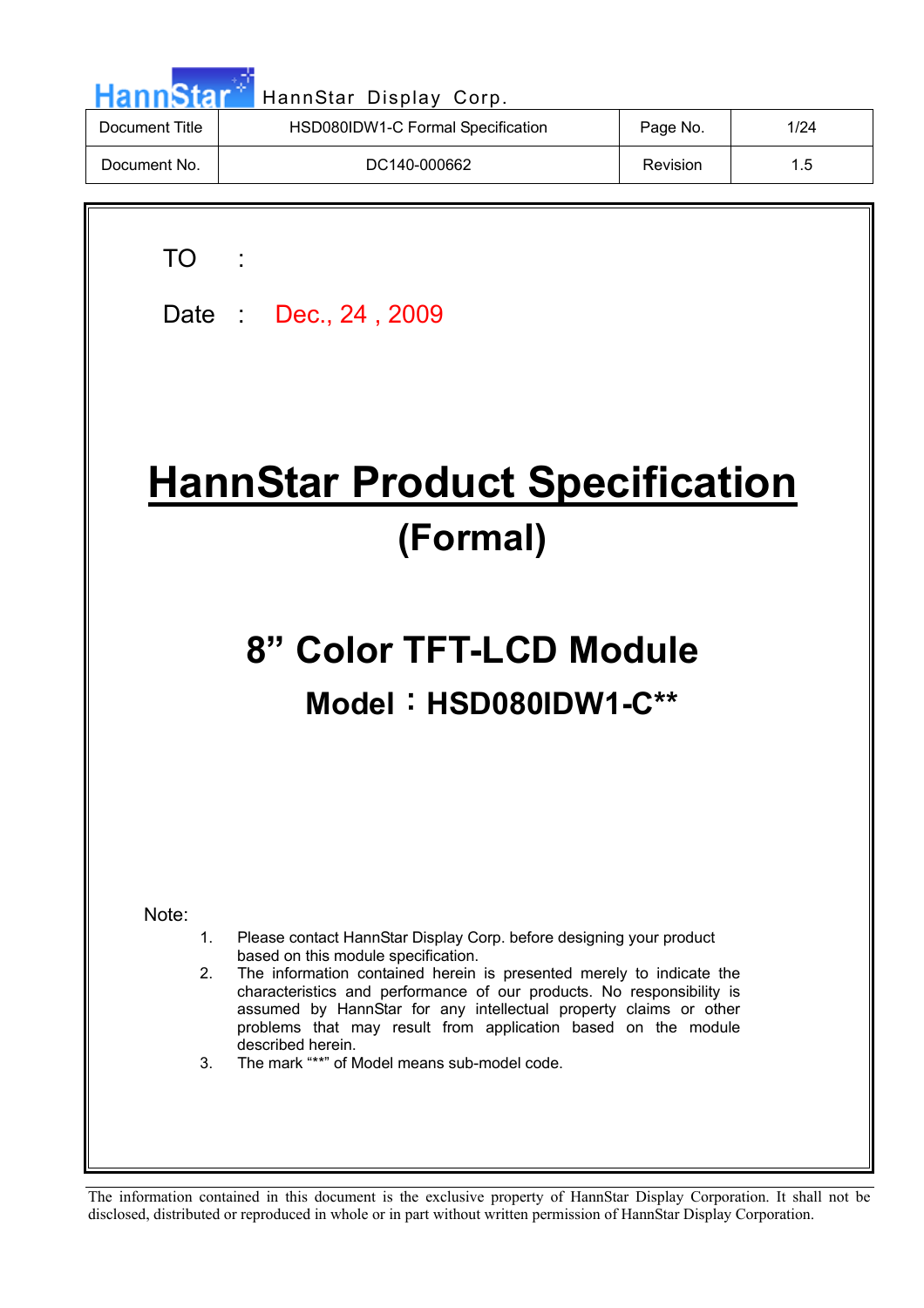|  | HannStar |  |
|--|----------|--|

### HannStar Display Corp.

| Document Title | HSD080IDW1-C Formal Specification | Page No. | 2/24 |
|----------------|-----------------------------------|----------|------|
| Document No.   | DC140-000662                      | Revision | 1.5  |

| <b>Record of Revisions</b> |                |           |                                                            |  |  |  |
|----------------------------|----------------|-----------|------------------------------------------------------------|--|--|--|
| Rev.                       | Date           | Sub-Model | Description of change                                      |  |  |  |
| 1.0                        | Jun., 4, 2009  |           | Formal Product Specification was first released.           |  |  |  |
| 1.1                        | Jun., 16, 2009 |           | Page 20 modify 6.6 Gamma circuit                           |  |  |  |
| 1.2                        | Jul, 17, 2009  |           | Page 14 modify 6.2 Back-Light Unit _ LED Light Bar Circuit |  |  |  |
| 1.3                        | Jul, 29, 2009  |           | Page 4 modify 1.4 General information _ Weight             |  |  |  |
|                            |                |           | 1.5 Mechanical Information _ Weight                        |  |  |  |
|                            |                |           | Page 24 modify 10.1 Packing form_LCM model                 |  |  |  |
| 1.4                        | Aug, 13, 2009  |           | Page 20 modify 6.6 Gamma circuit                           |  |  |  |
| 1.5                        | Dec, 24, 2009  |           | Page 12 Modify 5.1 TFT LCD Module_ Pin Define              |  |  |  |
|                            |                |           |                                                            |  |  |  |
|                            |                |           |                                                            |  |  |  |
|                            |                |           |                                                            |  |  |  |
|                            |                |           |                                                            |  |  |  |
|                            |                |           |                                                            |  |  |  |
|                            |                |           |                                                            |  |  |  |
|                            |                |           |                                                            |  |  |  |
|                            |                |           |                                                            |  |  |  |
|                            |                |           |                                                            |  |  |  |
|                            |                |           |                                                            |  |  |  |
|                            |                |           |                                                            |  |  |  |
|                            |                |           |                                                            |  |  |  |
|                            |                |           |                                                            |  |  |  |
|                            |                |           |                                                            |  |  |  |
|                            |                |           |                                                            |  |  |  |
|                            |                |           |                                                            |  |  |  |
|                            |                |           |                                                            |  |  |  |
|                            |                |           |                                                            |  |  |  |
|                            |                |           |                                                            |  |  |  |
|                            |                |           |                                                            |  |  |  |
|                            |                |           |                                                            |  |  |  |
|                            |                |           |                                                            |  |  |  |
|                            |                |           |                                                            |  |  |  |
|                            |                |           |                                                            |  |  |  |
|                            |                |           |                                                            |  |  |  |
|                            |                |           |                                                            |  |  |  |
|                            |                |           |                                                            |  |  |  |
|                            |                |           |                                                            |  |  |  |
|                            |                |           |                                                            |  |  |  |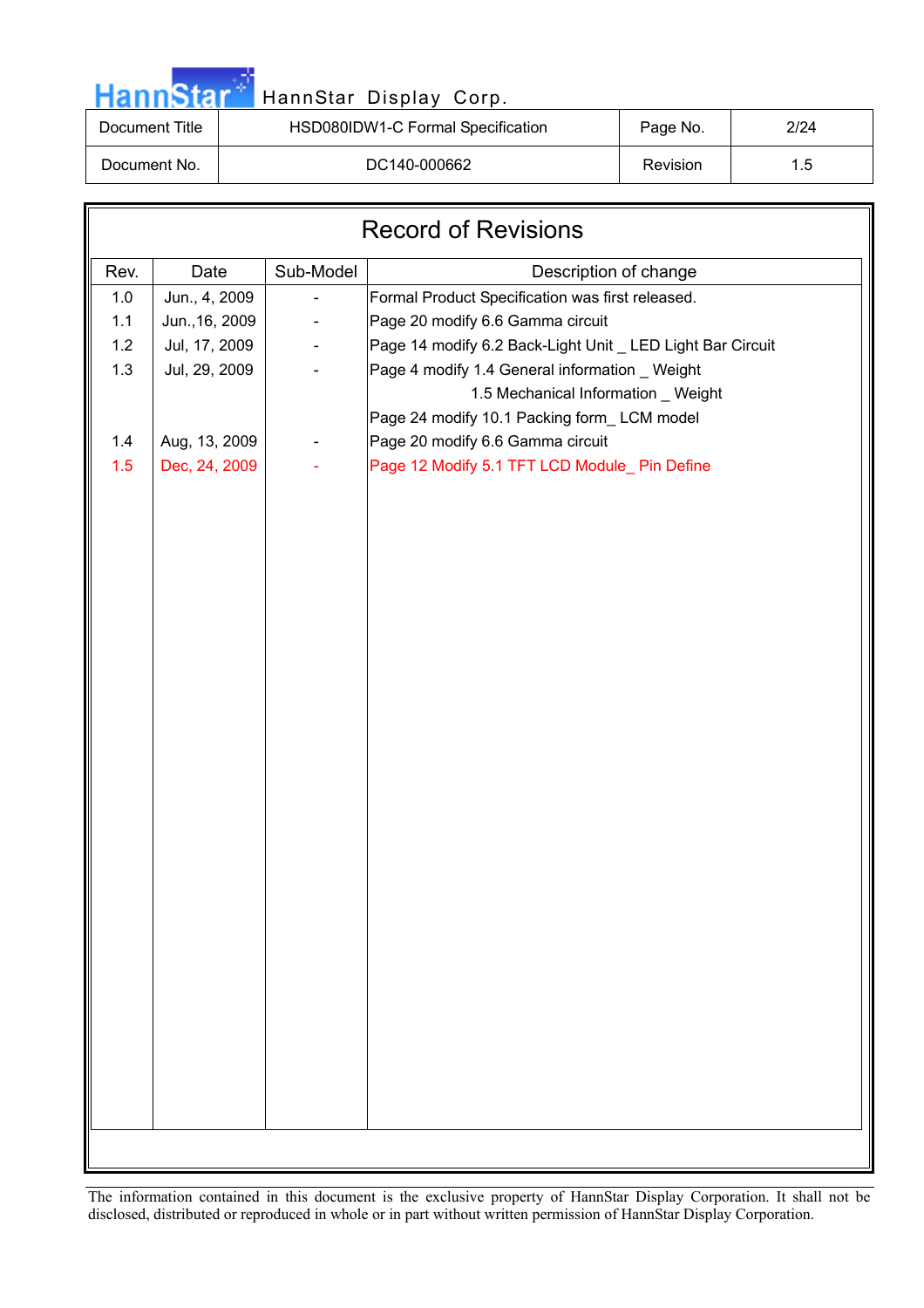| <b>Hann Nata</b> | HannStar Display Corp.            |                 |               |
|------------------|-----------------------------------|-----------------|---------------|
| Document Title   | HSD080IDW1-C Formal Specification | Page No.        | 3/24          |
| Document No.     | DC140-000662                      | <b>Revision</b> | $1.5^{\circ}$ |

# **Contents**  1.0 General description ……………………………….… p.4 2.0 Absolute maximum ratings …………………………. p.5 3.0 Optical characteristics ………………………………. p.6 4.0 Block diagram …………………………….. ……….. p.10 5.0 Interface pin connection ……………………………. p.11 6.0 Electrical characteristics ……………………………. p.13 7.0 Reliability test items…………………………………… p.21 8.0 Outline dimension …………………………….…… p.22 9.0 Lot mark ……………………………………………... p.23 10.0 Package specification ………………………………. p.24 11.0 General precaution ……………………………………. p.25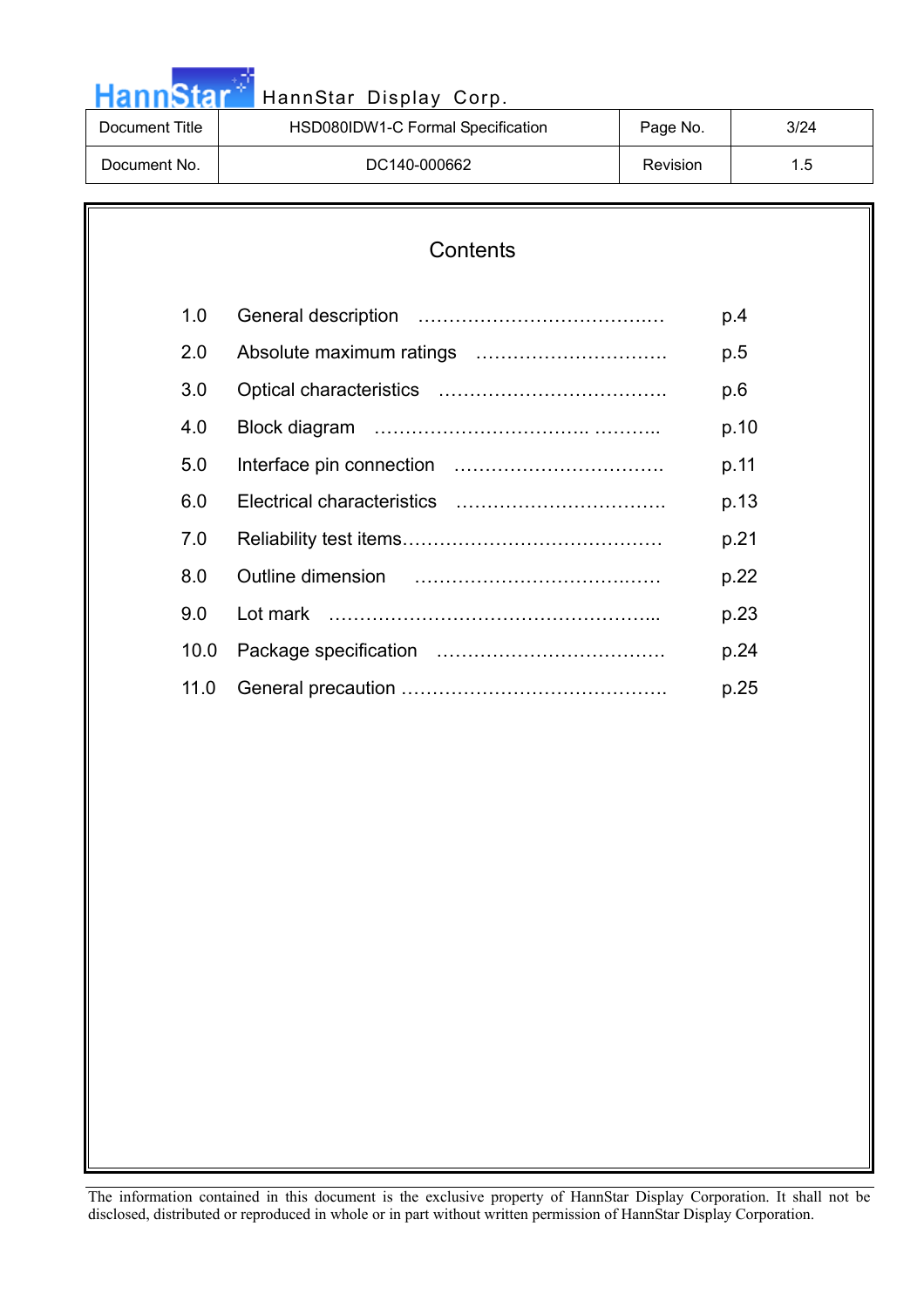

## HannStar<sup>17</sup> HannStar Display Corp.

| Document Title | HSD080IDW1-C Formal Specification | Page No. | 4/24 |
|----------------|-----------------------------------|----------|------|
| Document No.   | DC140-000662                      | Revision | 1.5  |

#### **1.0 GENERAL DESCRIPTION**

#### **1.1 Introduction**

HannStar Display model HSD080IDW1-B is a color active matrix thin film transistor (TFT) liquid crystal display (LCD) that uses amorphous silicon TFT as a switching device. This model is composed of a TFT LCD panel, a driving circuit and a back light system. This TFT LCD has a 8.0 (16:9) inch diagonally measured active display area with WVGA (800 horizontal by 480 vertical pixel) resolution.

#### **1.2 Features**

- $\blacksquare$  8 (16:9 diagonal) inch configuration
- $\blacksquare$  6 bits + FRC driver with 1channel TTL interface
- RoHS and Halogen-Free Compliance

#### **1.3 Applications**

- $\blacksquare$  Automotive
- $\blacksquare$  Digital Photo frame
- $\blacksquare$  Portable DVD
- $\blacksquare$  Multimedia applications and Others AV system

#### **1.4 General information**

| Item                        |                                                   | Specification                | Unit   |
|-----------------------------|---------------------------------------------------|------------------------------|--------|
| <b>Outline Dimension</b>    |                                                   | 192.8 x 116.9 x 6.4 (Typ.)   | mm     |
| Display area                |                                                   | 176.64(H) x 99.36(V)         | mm     |
| Number of Pixel             |                                                   | 800 RGB (H) x 480(V)         | pixels |
| Pixel pitch                 |                                                   | $0.2208(H) \times 0.2070(V)$ | mm     |
| Pixel arrangement           |                                                   | <b>RGB Vertical stripe</b>   |        |
| Display mode                |                                                   | Normally white               |        |
|                             | Surface treatment<br>Antiglare, Hard-Coating (3H) |                              |        |
| Weight                      |                                                   | 230(Typ.)                    | g      |
| Back-light                  |                                                   | Side-light type              |        |
| <b>Power</b><br>Consumption | <b>B/L System</b>                                 | $2.4$ (Max.)                 |        |

#### **1.5 Mechanical Information**

| Item                      |                              | Min.  | Typ.  | Max.  | Unit |
|---------------------------|------------------------------|-------|-------|-------|------|
| Module<br><b>Size</b>     | Horizontal(H)                | 192.5 | 192.8 | 193.1 | mm   |
|                           | Vertical(V)                  | 116.6 | 116.9 | 117.2 | mm   |
|                           | $\mathsf{Depth}(\mathsf{D})$ | 6.1   | 6.4   | 6.7   | mm   |
| Weight (Without inverter) |                              |       | 230   |       | g    |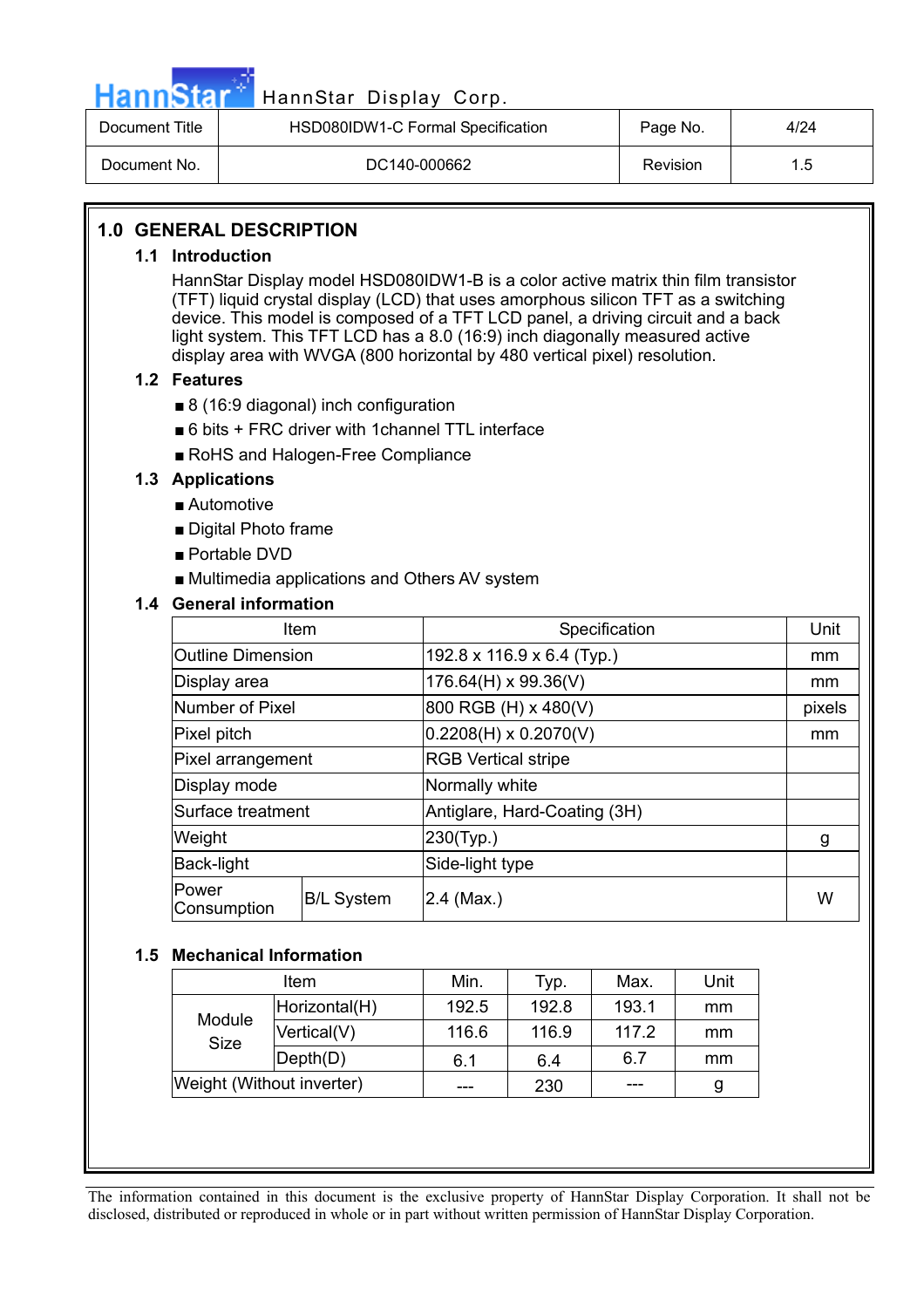

| Document Title | HSD080IDW1-C Formal Specification | Page No. | 5/24 |
|----------------|-----------------------------------|----------|------|
| Document No.   | DC140-000662                      | Revision | 1.5  |

## **2.0 ABSOLUTE MAXIMUM RATINGS**

### **2.1 Electrical Absolute Rating**

#### **2.1.1 TFT LCD Module**  Item | Symbol | Min. | Max. | Unit | Note  $Vcc$  -0.3 5.0 V GND=0 Power supply voltage  $\vert$  AV<sub>DD</sub>  $\vert$  -0.5  $\vert$  15  $\vert$  V  $\vert$  AGND=0  $V_{COM}$  0 6 V Logic Signal Input Level  $\begin{vmatrix} 1 & 1 \\ 0 & 1 \end{vmatrix}$  -0.3  $\begin{vmatrix} 1 & 1 \\ 0 & -0.3 \end{vmatrix}$  Vcc +0.3  $\begin{vmatrix} 1 & 1 \\ 0 & 1 \end{vmatrix}$

#### **2.1.2 Back-Light Unit**

| Item                | Symbol | $\tau_{\text{VP}}$ . | Max.                     | Unit | <b>Note</b> |
|---------------------|--------|----------------------|--------------------------|------|-------------|
| <b>ILED</b> current |        | 200                  | $\overline{\phantom{0}}$ | mA   | (1)(2)(3)   |
| LED voltage         |        | 10.5                 |                          |      | (1)(2)(3)   |

Note

- (1) Permanent damage may occur to the LCD module if beyond this specification. Functional operation should be restricted to the conditions described under normal operating conditions.
- (2) Ta =25±2℃
- (3) Test Condition: LED current 200 mA. The LED lifetime could be decreased if operating IL is larger than 200mA.

#### **2.2 Environment Absolute Rating**

| Item                         | Symbol | Min. | Max. | Unit   | <b>Note</b> |
|------------------------------|--------|------|------|--------|-------------|
| <b>Operating Temperature</b> | opa    | -20  |      | $\sim$ |             |
| Storage Temperature          | stg    | -30  | 80   | $\sim$ |             |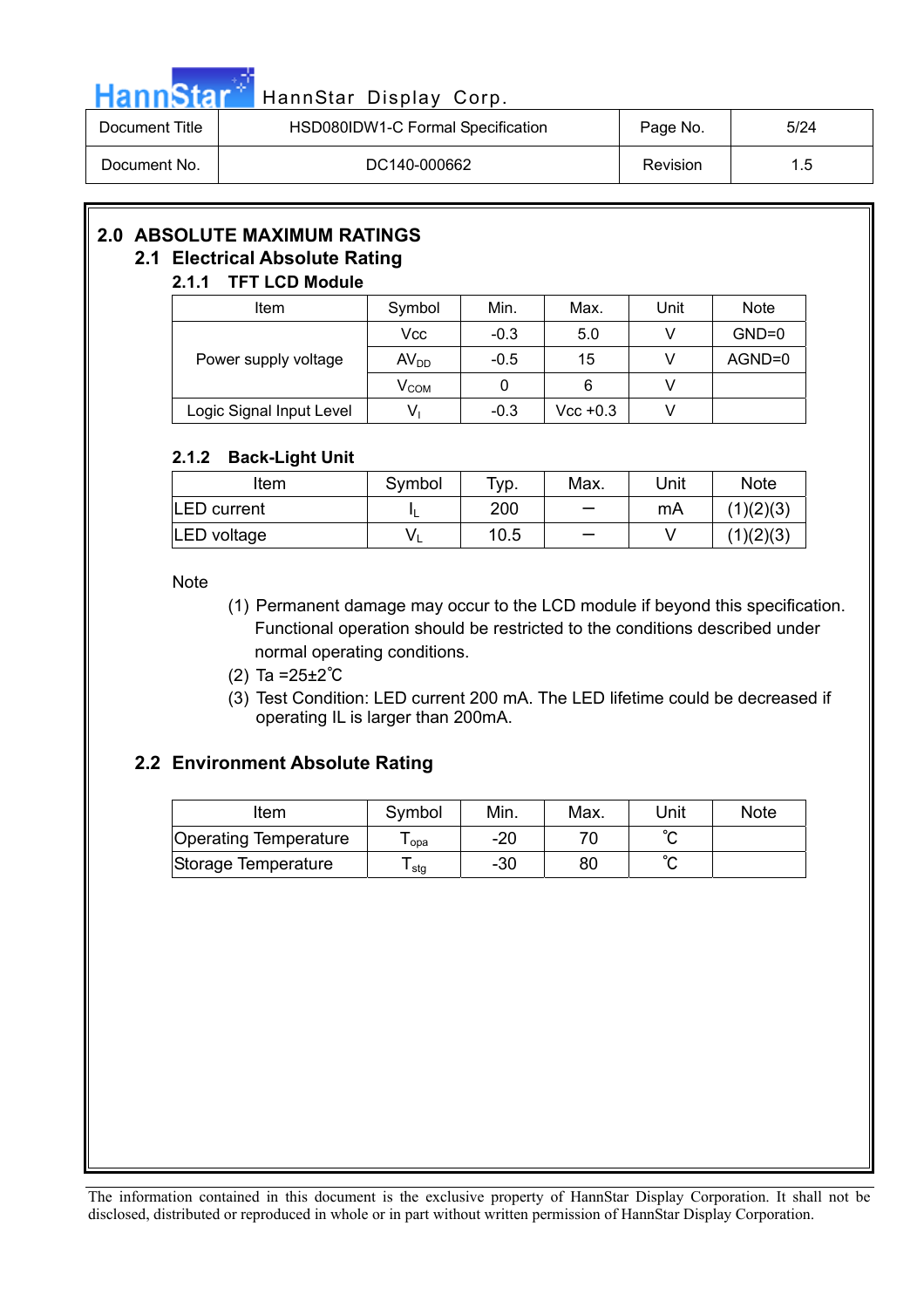| ٠                                                                                                                                                                                                                                    |         |          |  |
|--------------------------------------------------------------------------------------------------------------------------------------------------------------------------------------------------------------------------------------|---------|----------|--|
| <b>The Contract of the Contract of the Contract of the Contract of the Contract of the Contract of the Contract of the Contract of the Contract of the Contract of the Contract of the Contract of the Contract of the Contract </b> | ın<br>п | г<br>. . |  |
|                                                                                                                                                                                                                                      |         |          |  |

### HannStar Display Corp.

| Document Title | HSD080IDW1-C Formal Specification | Page No. | 6/24 |
|----------------|-----------------------------------|----------|------|
| Document No.   | DC140-000662                      | Revision | 1.5  |

| <b>3.0 OPTICAL CHARACTERISTICS</b><br><b>Optical specification</b><br>3.1 |                              |                           |                   |       |       |                |                   |                           |
|---------------------------------------------------------------------------|------------------------------|---------------------------|-------------------|-------|-------|----------------|-------------------|---------------------------|
| Item                                                                      |                              |                           | Symbol Condition  | Min.  | Typ.  | Max.           | Unit              | <b>Note</b>               |
| Contrast                                                                  |                              | <b>CR</b>                 |                   | 400   | 500   |                |                   | (1)(2)                    |
| Response                                                                  | <b>Rising</b>                | $\mathsf{T}_{\mathsf{R}}$ |                   |       | 5     | $\overline{7}$ |                   | (1)(3)                    |
| time                                                                      | Falling                      | $\mathsf T_{\mathsf F}$   | $\Theta = 0$      |       | 20    | 28             | msec              |                           |
| (Center)                                                                  | White luminance              |                           | Normal<br>viewing | 360   | 450   |                | cd/m <sup>2</sup> | (1)(4)(7)<br>$(I1=180mA)$ |
| Color                                                                     |                              | $W_{x}$                   | angle             | 0.260 | 0.310 | 0.360          |                   |                           |
| chromaticity<br>(CIE1931)                                                 | White                        | $W_{V}$                   |                   | 0.280 | 0.330 | 0.380          |                   |                           |
|                                                                           | Hor.                         | $\Theta_L$                |                   | 65    | 75    |                |                   | (1)(4)                    |
| Viewing                                                                   |                              | $\Theta_R$                |                   | 65    | 75    |                |                   |                           |
| angle                                                                     | Ver.                         | $\Theta_U$                | CR > 10           | 50    | 60    |                |                   |                           |
|                                                                           |                              | $\Theta_D$                |                   | 60    | 70    |                |                   |                           |
|                                                                           | <b>Brightness uniformity</b> |                           | $\Theta = 0$      | 70    |       |                | $\%$              | (5)(7)                    |
| <b>Optima View Direction</b>                                              |                              |                           | 6 O ' clock       |       |       |                |                   | (6)                       |

#### **3.2 Measuring Condition**

- $\blacksquare$  Measuring surrounding : dark room
- $\blacksquare$  **LED current I<sub>L</sub>: 200mA**
- Ambient temperature :  $25\pm2^{\circ}C$
- $\blacksquare$  15min. warm-up time.

#### **3.3 Measuring Equipment**

- FPM520 of Westar Display technologies, INC., which utilized SR-3 for Chromaticity and BM-5A for other optical characteristics.
- **Measuring spot size : 20 ~ 21 m**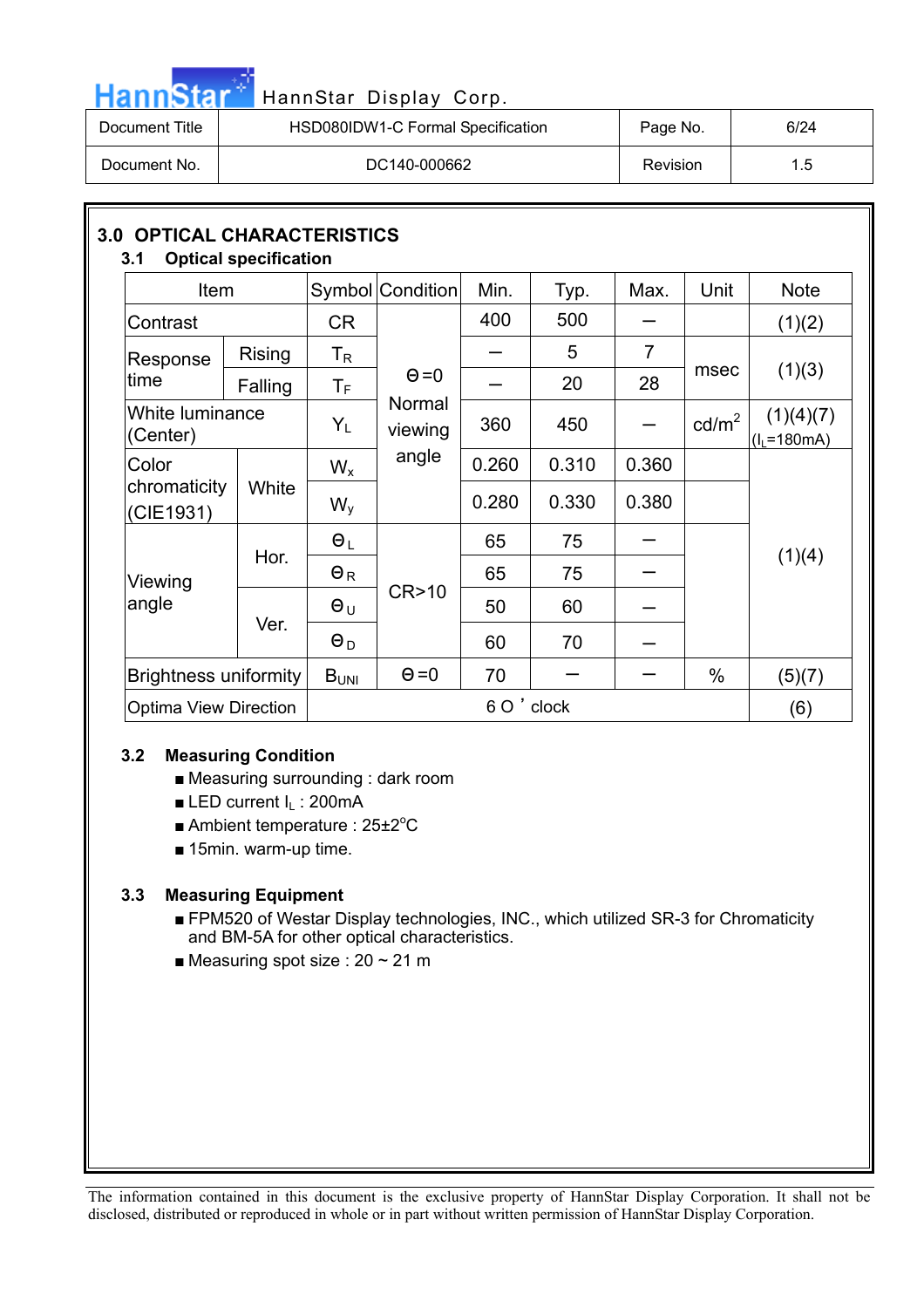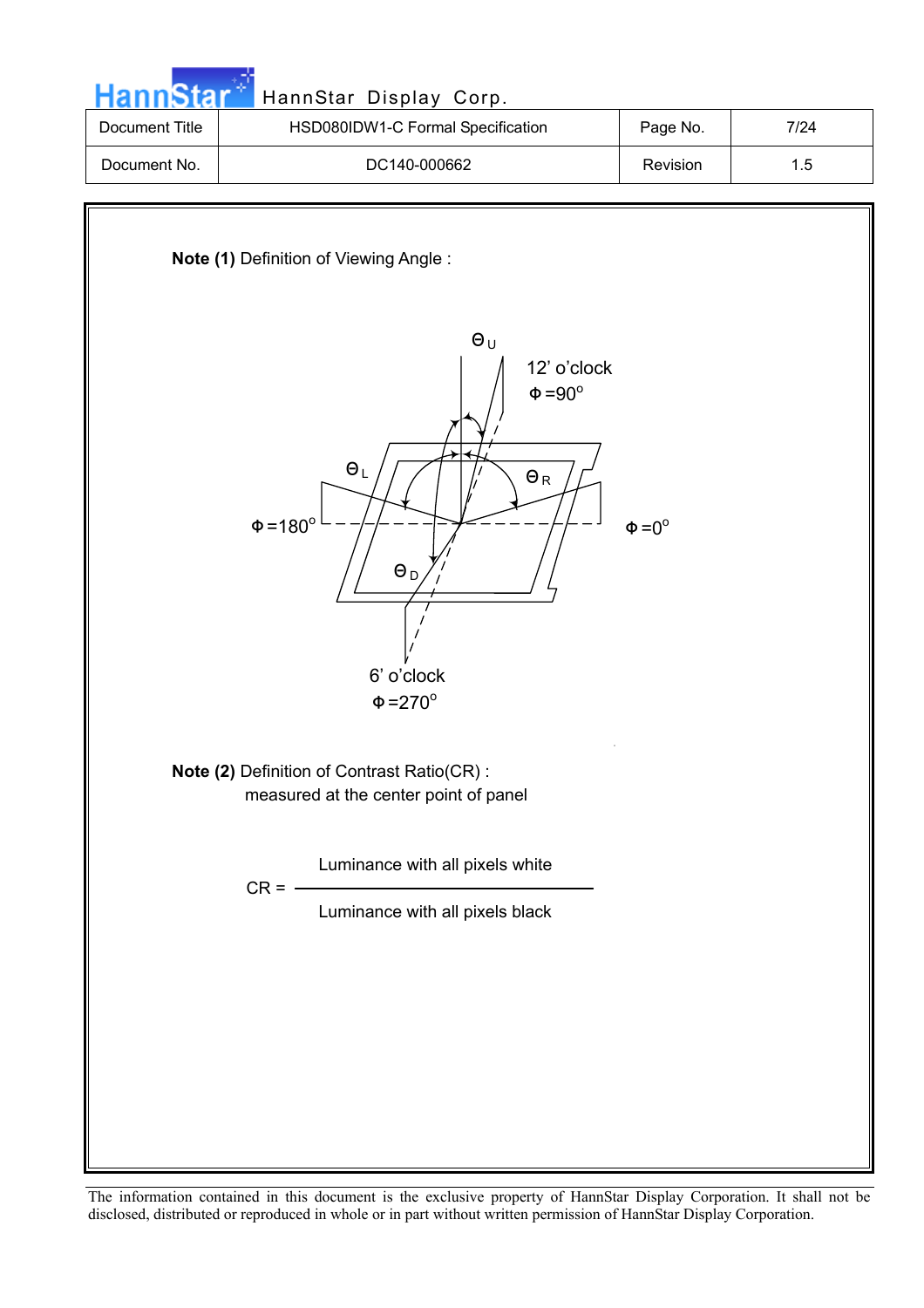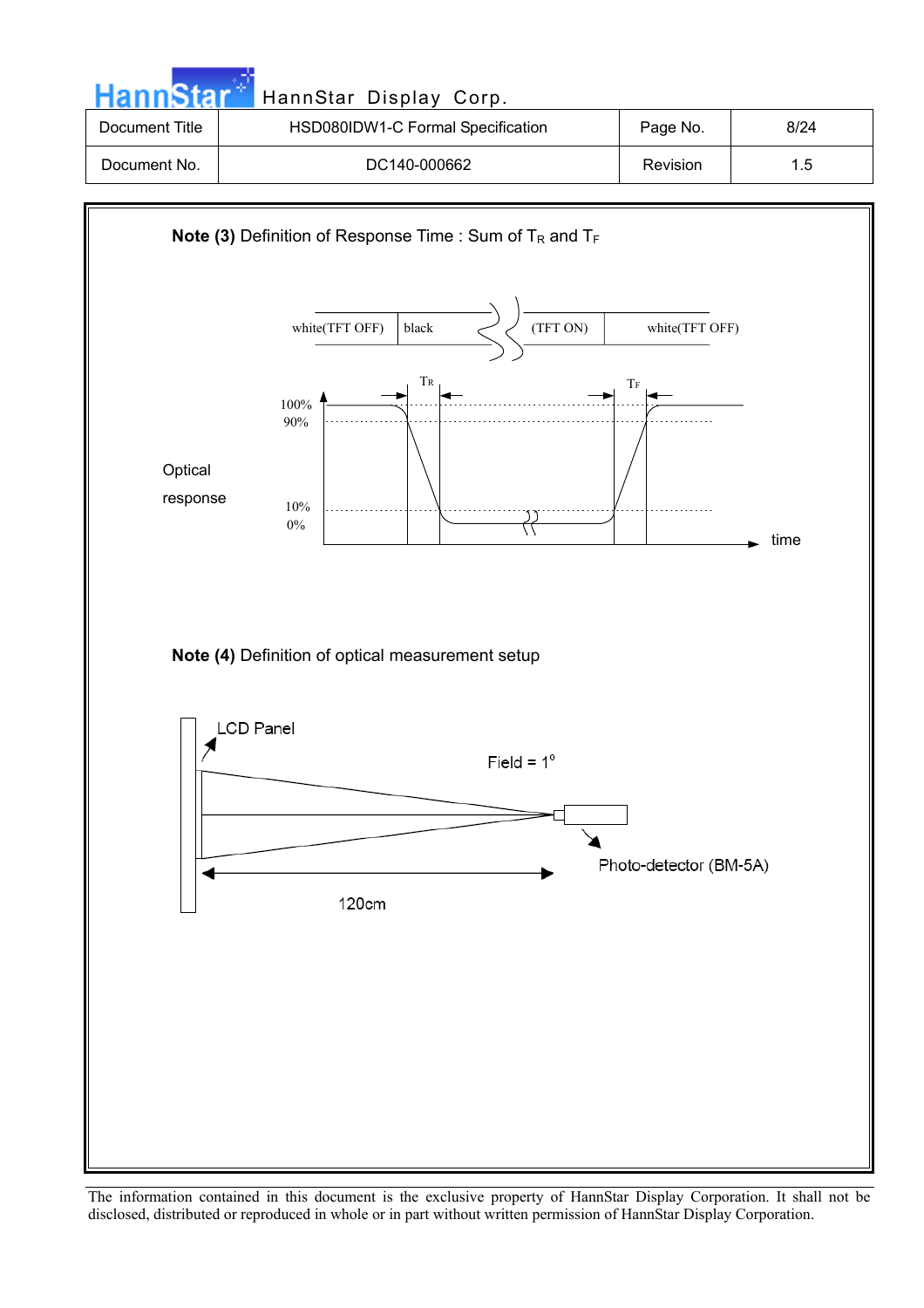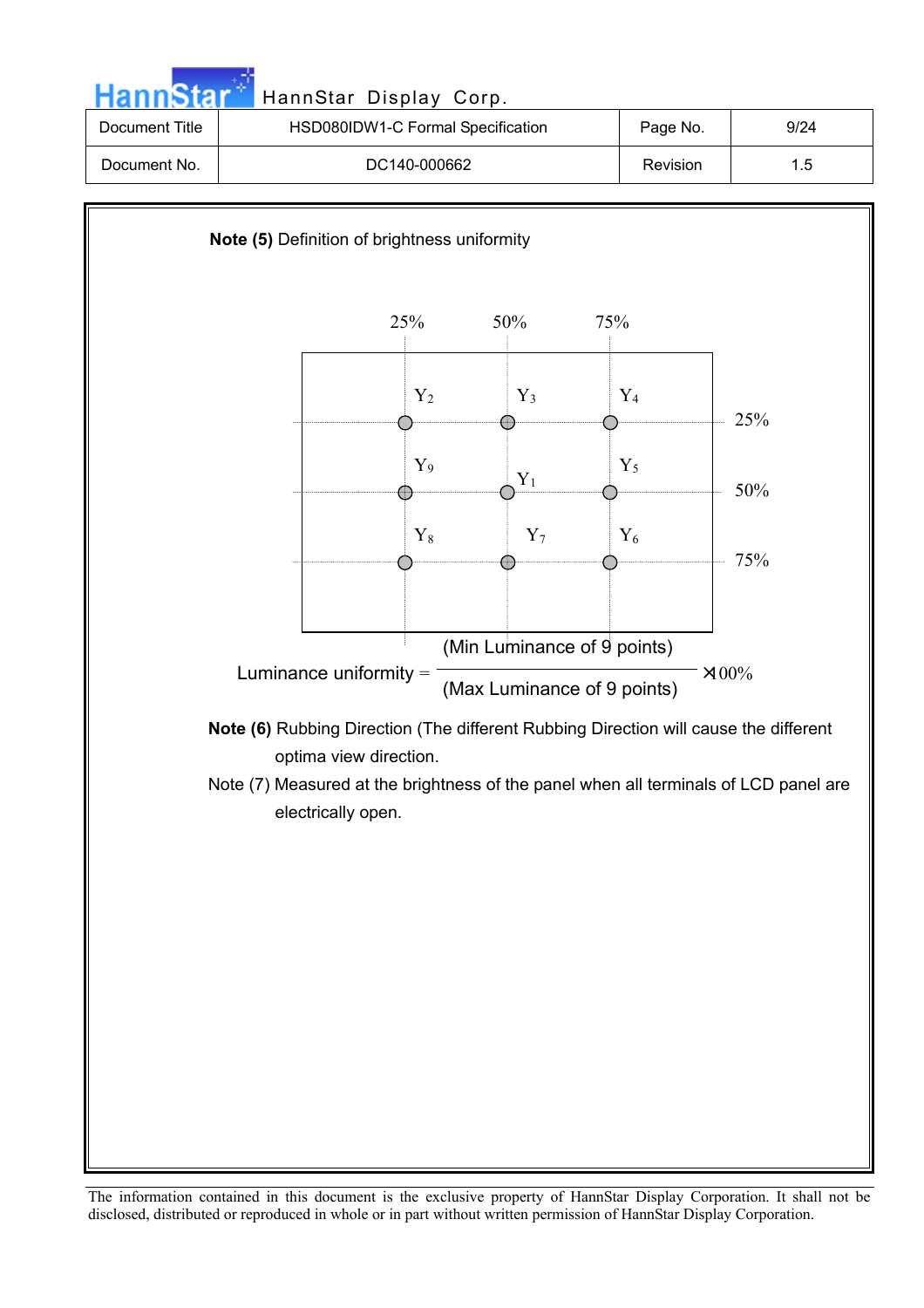

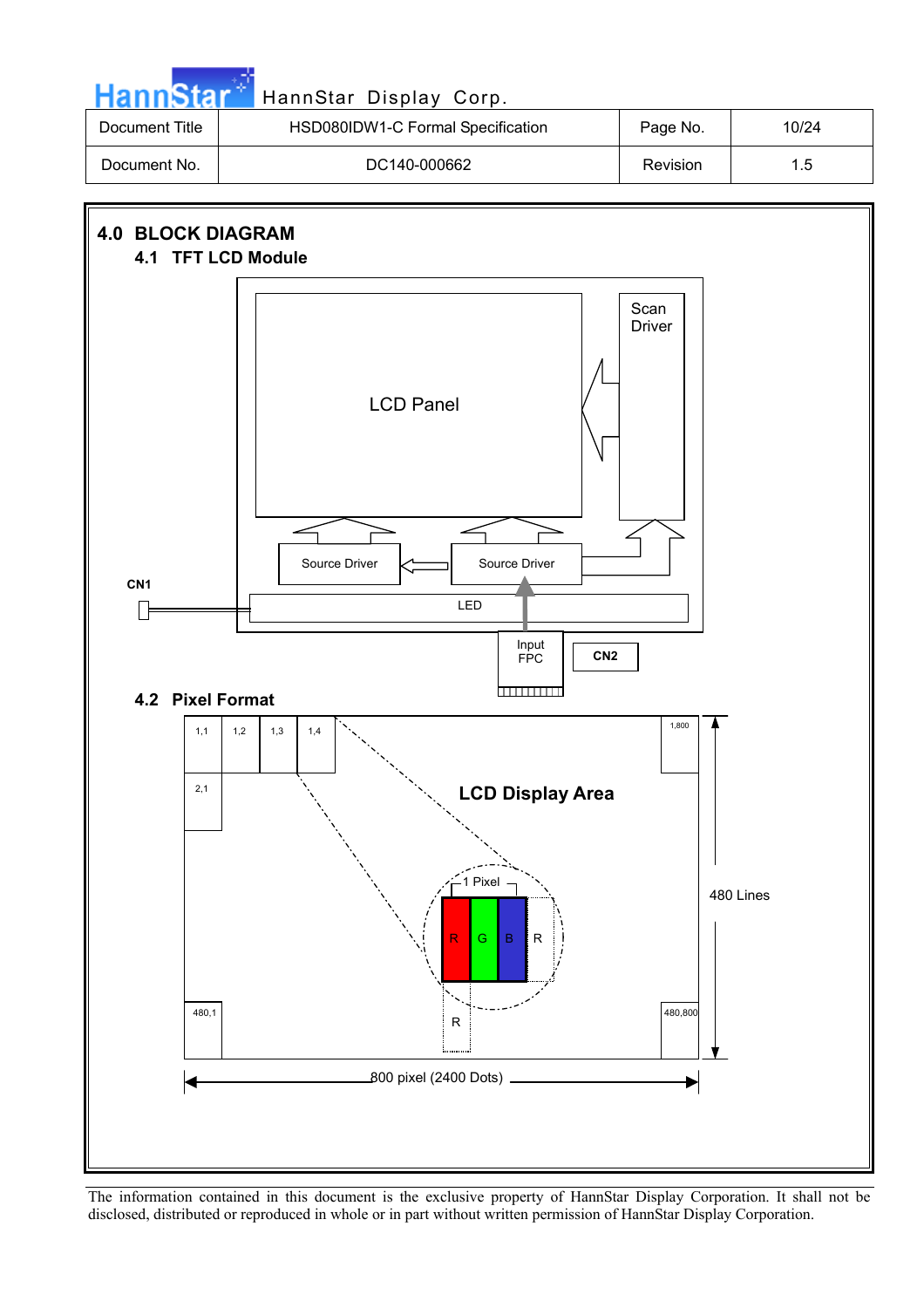

| Document Title | HSD080IDW1-C Formal Specification | Page No. | 11/24 |
|----------------|-----------------------------------|----------|-------|
| Document No.   | DC140-000662                      | Revision | 1.5   |

### **5.0 INTERFACE PIN CONNECTION**

#### **5.1 TFT LCD Module**

CN2 (Input signal):

| <b>Terminal</b><br>no. | <b>Symbol</b>  | I/O          | <b>Function</b>                                                                                                                                              |
|------------------------|----------------|--------------|--------------------------------------------------------------------------------------------------------------------------------------------------------------|
| 1                      | <b>AGND</b>    | P            | Analog Ground                                                                                                                                                |
| $\overline{2}$         | <b>AVDD</b>    | P            | Analog Power                                                                                                                                                 |
| 3                      | <b>VCC</b>     | P            | <b>Digital Power</b>                                                                                                                                         |
| 4                      | R <sub>0</sub> |              | Data Input(LSB)                                                                                                                                              |
| 5                      | R <sub>1</sub> |              | Data Input                                                                                                                                                   |
| 6                      | R <sub>2</sub> |              | Data Input                                                                                                                                                   |
| 7                      | R <sub>3</sub> |              | Data Input                                                                                                                                                   |
| 8                      | R4             |              | Data Input                                                                                                                                                   |
| 9                      | R <sub>5</sub> |              | Data Input                                                                                                                                                   |
| 10                     | R <sub>6</sub> |              | Data Input                                                                                                                                                   |
| 11                     | R <sub>7</sub> |              | Data Input(MSB)                                                                                                                                              |
| 12                     | G <sub>0</sub> |              | Data Input(LSB)                                                                                                                                              |
| 13                     | G <sub>1</sub> |              | Data Input                                                                                                                                                   |
| 14                     | G <sub>2</sub> |              | Data Input                                                                                                                                                   |
| 15                     | G <sub>3</sub> |              | Data Input                                                                                                                                                   |
| 16                     | G4             |              | Data Input                                                                                                                                                   |
| 17                     | G <sub>5</sub> |              | Data Input                                                                                                                                                   |
| 18                     | G <sub>6</sub> |              | Data Input                                                                                                                                                   |
| 19                     | G7             |              | Data Input(MSB)                                                                                                                                              |
| 20                     | B <sub>0</sub> |              | Data Input(LSB)                                                                                                                                              |
| 21                     | <b>B1</b>      |              | Data Input                                                                                                                                                   |
| 22                     | B <sub>2</sub> |              | Data Input                                                                                                                                                   |
| 23                     | B <sub>3</sub> |              | Data Input                                                                                                                                                   |
| 24                     | <b>B4</b>      |              | Data Input                                                                                                                                                   |
| 25                     | B <sub>5</sub> |              | Data Input                                                                                                                                                   |
| 26                     | B <sub>6</sub> |              | Data Input                                                                                                                                                   |
| 27                     | B7             |              | Data Input(MSB)                                                                                                                                              |
| 28                     | <b>DCLK</b>    |              | Clock input                                                                                                                                                  |
| 29                     | DE             |              | Data Enable signal                                                                                                                                           |
| 30                     | <b>HSD</b>     |              | Horizontal sync input. Negative polarity                                                                                                                     |
| 31                     | <b>VSD</b>     | I            | Vertical sync input. Negative polarity                                                                                                                       |
| 32                     | MODE3          | $\mathsf{l}$ | DE/SYNC mode select .normally pull high H:DE<br>mode .L:HSD/VSD mode                                                                                         |
| 33                     | <b>RSTB</b>    | I            | Global reset pin. Active low to enter reset state. suggest to<br>connecting with an RC reset circuit for stability .normally pull high.                      |
| 34                     | <b>STBYB</b>   | $\mathbf{I}$ | Standby mode, normally pull high STBYB="1", normal operation<br>STBYB="0", timming control, source driver will turn off, all output<br>are high-Z            |
| 35                     | <b>SHLR</b>    | $\mathsf{I}$ | Source right or left sequence control .SHLR="L", shift left: last<br>data=S1<-S2S1200=first data; SHLR="H", shift right :first<br>data=S1->S2S1200=last data |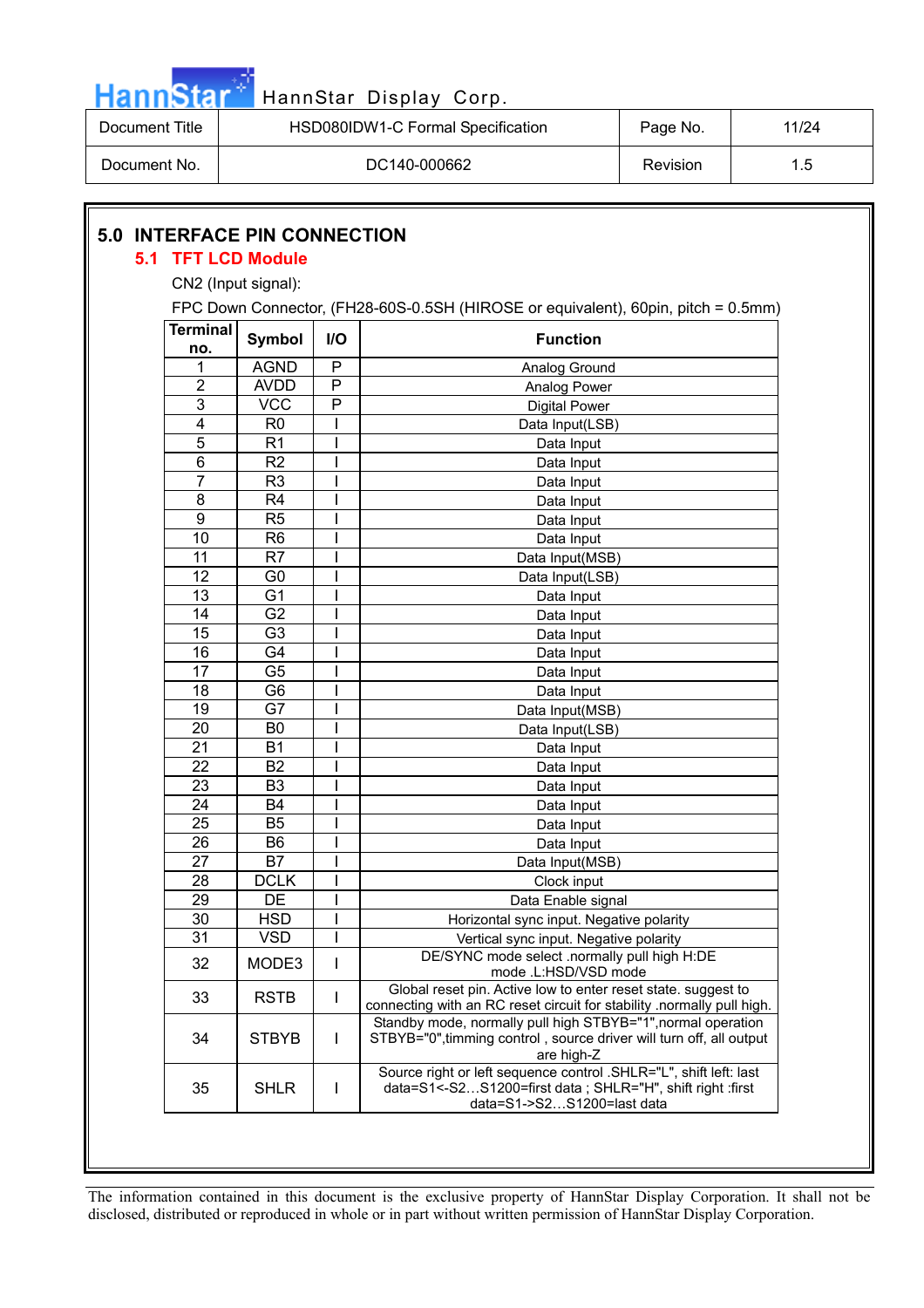# HannStar<sup>t HannStar Display Corp.</sup>

| Document Title | HSD080IDW1-C Formal Specification | Page No. | 12/24 |
|----------------|-----------------------------------|----------|-------|
| Document No.   | DC140-000662                      | Revision |       |

| <b>Terminal</b><br>no. | <b>Symbol</b><br>$UO$ |                          | <b>Function</b>                                                                                                                    |  |  |
|------------------------|-----------------------|--------------------------|------------------------------------------------------------------------------------------------------------------------------------|--|--|
| 36                     | <b>VCC</b>            | P                        | <b>Digital Power</b>                                                                                                               |  |  |
| 37                     | <b>UPDN</b>           | I                        | gate up or down scan control. UPDN="L", DOWN shift:<br>G1->G2->G480 ; UPDN="H", up shift: G1<-G2<-G480                             |  |  |
| 38                     | <b>GND</b>            | P                        | Digital Ground                                                                                                                     |  |  |
| 39                     | <b>AGND</b>           | P                        | Analog Ground                                                                                                                      |  |  |
| 40                     | <b>AVDD</b>           | P                        | Analog Power                                                                                                                       |  |  |
| 41                     | <b>VCOM</b>           | I                        | For external VCOM DC input(Adjustable)                                                                                             |  |  |
| 42                     | <b>DITH</b>           | I                        | Dithering setting DITH="H" 6bit resolution (last 2 bits of<br>input data truncated) (default setting), DITH="L" 8bit<br>resolution |  |  |
| 43                     | <b>NC</b>             | $\overline{\phantom{0}}$ | Not connect                                                                                                                        |  |  |
| 44                     | <b>NC</b>             |                          | Not connect                                                                                                                        |  |  |
| 45                     | V10                   | P                        | Gamma correction voltage reference                                                                                                 |  |  |
| 46                     | V9                    | P                        | Gamma correction voltage reference                                                                                                 |  |  |
| 47                     | V <sub>8</sub>        | P                        | Gamma correction voltage reference                                                                                                 |  |  |
| 48                     | V <sub>7</sub>        | P                        | Gamma correction voltage reference                                                                                                 |  |  |
| 49                     | V <sub>6</sub>        | P                        | Gamma correction voltage reference                                                                                                 |  |  |
| 50                     | V <sub>5</sub>        | P                        | Gamma correction voltage reference                                                                                                 |  |  |
| 51                     | V <sub>4</sub>        | P                        | Gamma correction voltage reference                                                                                                 |  |  |
| 52                     | V <sub>3</sub>        | P                        | Gamma correction voltage reference                                                                                                 |  |  |
| 53                     | V <sub>2</sub>        | P                        | Gamma correction voltage reference                                                                                                 |  |  |
| 54                     | V <sub>1</sub>        | P                        | Gamma correction voltage reference                                                                                                 |  |  |
| 55                     | <b>NC</b>             |                          | Not connect                                                                                                                        |  |  |
| 56                     | <b>VGH</b>            | P                        | Positive Power for TFT                                                                                                             |  |  |
| 57                     | <b>VCC</b>            | P                        | <b>Digital Power</b>                                                                                                               |  |  |
| 58                     | <b>VGL</b>            | P                        | Negative Power for TFT                                                                                                             |  |  |
| 59                     | <b>GND</b>            | P                        | Digital Ground                                                                                                                     |  |  |
| 60                     | <b>NC</b>             |                          | Not connect                                                                                                                        |  |  |

#### **5.2 Back-Light Unit**

CN1 LED Power Source (**BHSR-02VS-1**) or equivalent

Mating Connector: (**SBHT-002T-P0.5**) or equivalent

| Terminal no. | 3vmbol | Function                        |
|--------------|--------|---------------------------------|
|              |        | LED power supply (high voltage) |
|              |        | LED power supply (low voltage)  |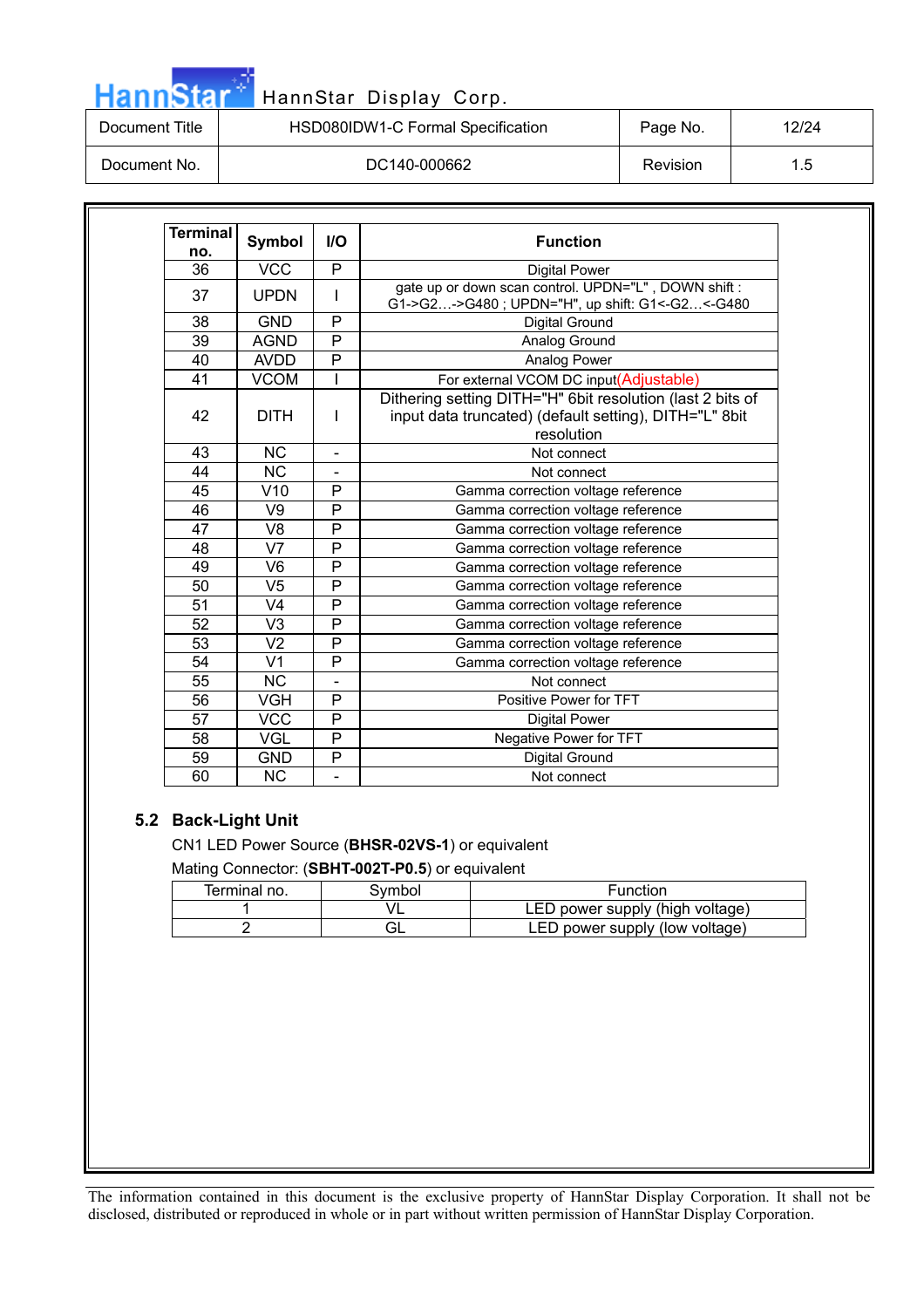

# HannStar<sup>3</sup> HannStar Display Corp.

| Document Title | HSD080IDW1-C Formal Specification | Page No. | 13/24 |
|----------------|-----------------------------------|----------|-------|
| Document No.   | DC140-000662                      | Revision | 1.5   |

#### **6.0 ELECTRICAL CHARACTERISTICS 6.1 TFT LCD Module**

| <b>Item</b>                 | Symbol                 | Min.                     | Typ.                         | Max.                     | <b>Unit</b> | <b>Note</b>          |
|-----------------------------|------------------------|--------------------------|------------------------------|--------------------------|-------------|----------------------|
|                             | Vcc                    | 2.7                      | 3.0                          | 3.5                      | V           |                      |
|                             | V <sub>GH</sub>        | 14                       | 15                           | 16                       | V           |                      |
| <b>Supply Voltage</b>       | $V_{GL}$               | $-10$                    | -9                           | -8                       | V           |                      |
|                             | <b>AV<sub>DD</sub></b> | 9.85                     | 10.0                         | 10.15                    | V           |                      |
| <b>VCOM</b>                 | <b>V</b> comin         | 4.1                      | 4.3                          | 4.5                      | V           |                      |
| Input signal                | $V_{iH}$               | 0.7 Vcc                  | $\qquad \qquad \blacksquare$ | <b>Vcc</b>               | V           | Note $(1)$           |
| voltage                     | Vil                    | $\mathbf{0}$             | $\blacksquare$               | $0.3$ Vcc                | $\vee$      |                      |
|                             | $_{\rm lcc}$           | $\overline{\phantom{0}}$ | 6.13                         | $\overline{\phantom{0}}$ | mA          | $Vcc = 3.0V$         |
| Current of power            | <b>ADD</b>             |                          | 23.1                         |                          | mA          | $AVDD = 10 V(Black)$ |
| supply                      | lсн                    | $\frac{1}{2}$            | 0.135                        | $\overline{\phantom{a}}$ | mA          | $VGH = 15 V$         |
|                             | lgL                    | $\frac{1}{2}$            | 0.35                         | $\overline{\phantom{a}}$ | mA          | $V_{GL} = -9 V$      |
| Input level of<br>$V1 - V5$ | Vx                     | AVDD/2                   | $\overline{\phantom{a}}$     | <b>AVDD-0.1</b>          |             |                      |
| Input level of<br>$V6-V10$  | Vx                     | 0.1                      | $\qquad \qquad \blacksquare$ | AVDD/2                   |             |                      |

Note (1): HSYNC , VSYNC , DE , Digital Data

Note (2): Be sure to apply the power voltage as the power sequence spec.

Note (3): DGND=AGND=0V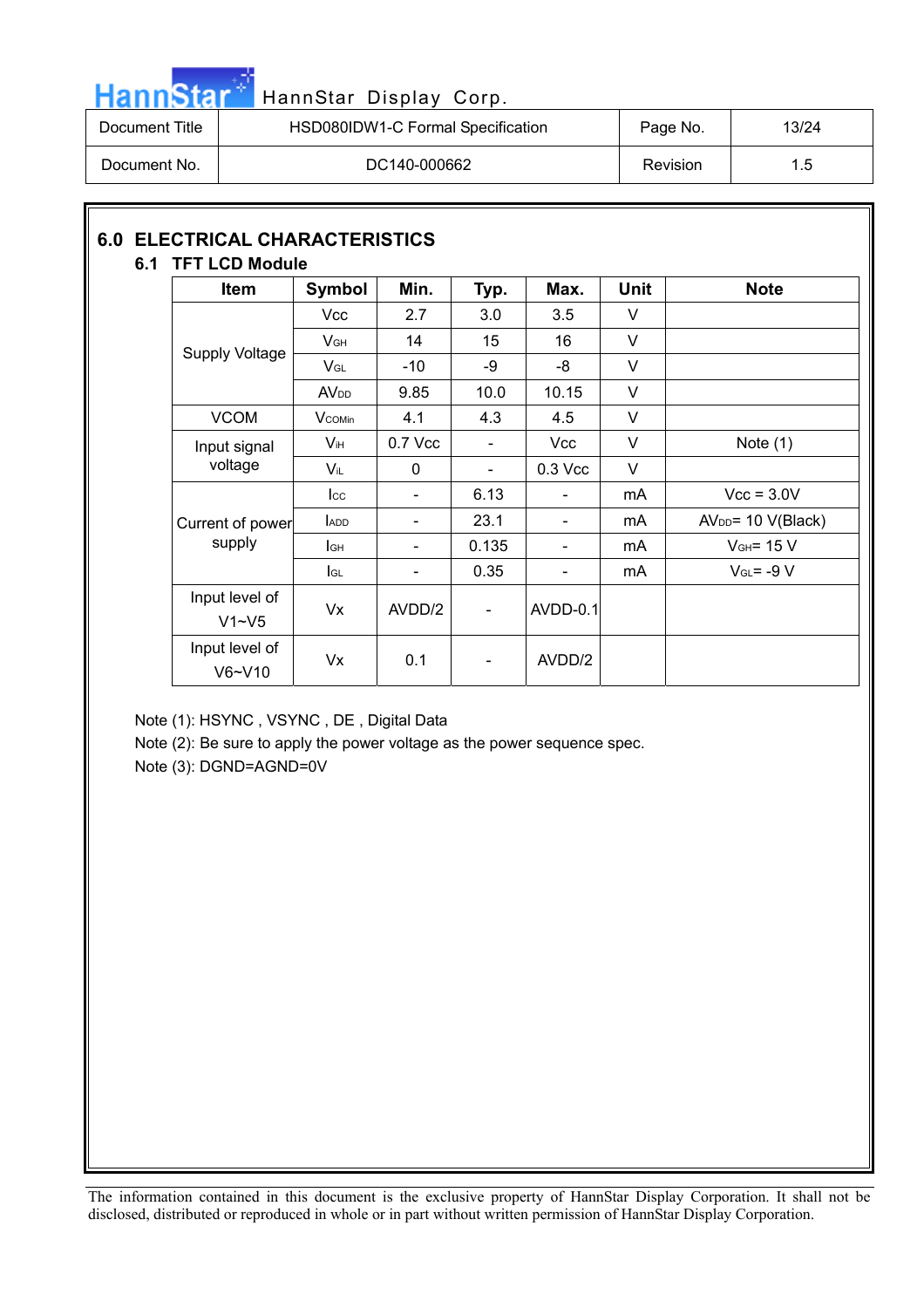#### HannStar Display Corp.

| Document Title | HSD080IDW1-C Formal Specification | Page No. | 14/24         |
|----------------|-----------------------------------|----------|---------------|
| Document No.   | DC140-000662                      | Revision | $1.5^{\circ}$ |

#### **6.2 Back-Light Unit**

The back-light system is an edge-lighting type with 30 LED. The characteristics of the LED is shown in the following tables.

| The characteristics of the EED to chown in the following tapics. |        |       |      |      |      |             |
|------------------------------------------------------------------|--------|-------|------|------|------|-------------|
| Item                                                             | Symbol | Min.  | Typ. | Max. | Unit | <b>Note</b> |
| <b>LED</b> current                                               |        |       | 200  |      | mA   | 2)          |
| LED voltage                                                      | VL     |       | 10.5 |      |      |             |
| Operating LED life time                                          | Hr     | 20000 |      |      | Hour | (1)(2)      |



- Note (1) LED life time (Hr) can be defined as the time in which it continues to operate under the condition : Ta=25 $\pm$ 3 °C, typical IL value indicated in the above table until the brightness becomes less than 50%.
- Note (2) The "LED life time" is defined as the module brightness decrease to 50% original brightness at Ta=25℃ and IL=200mA. The LED lifetime could be decreased if operating IL is larger than 200mA. The constant current driving method is suggested.

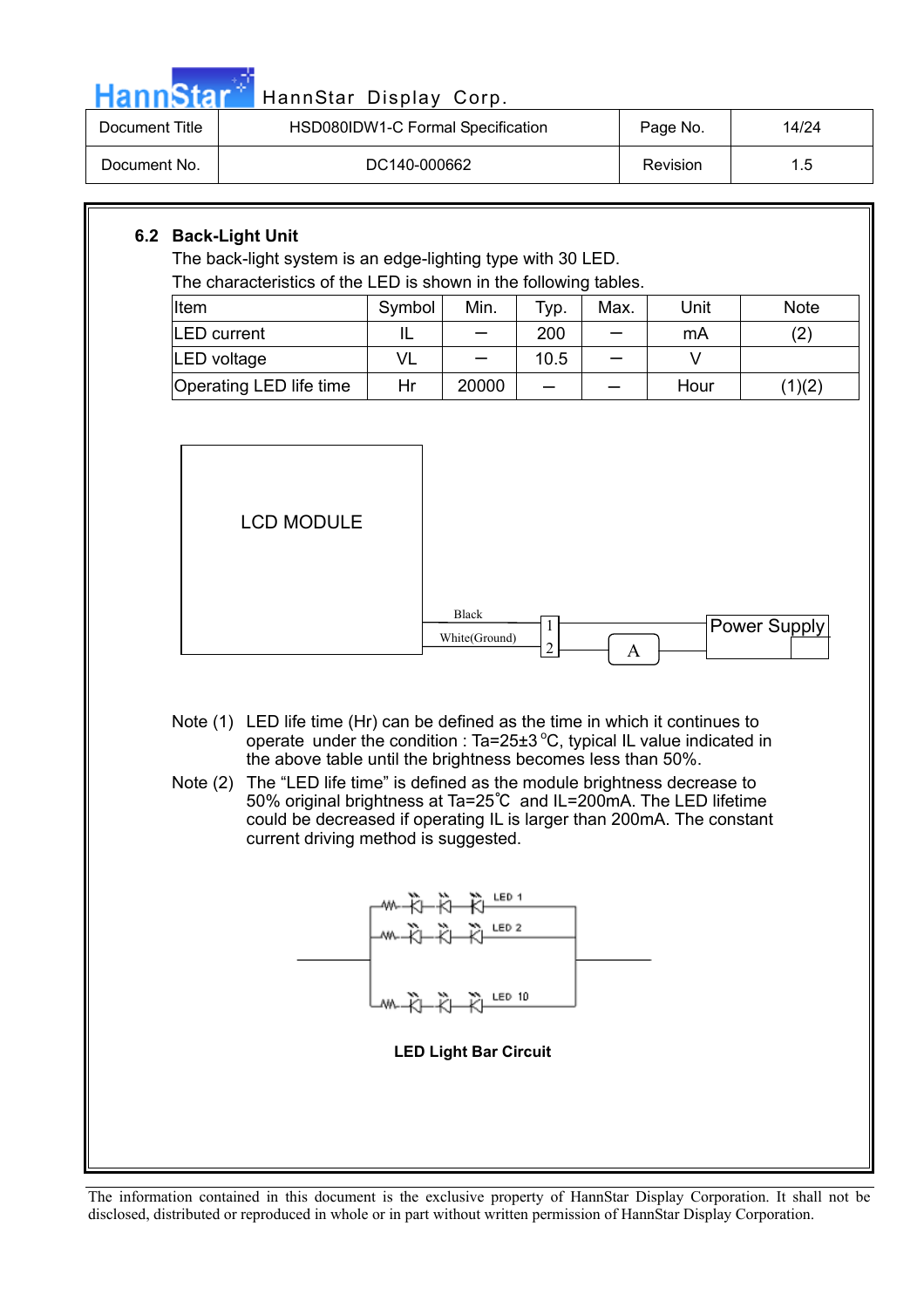| <b>HannStar</b> | HannStar Display Corp.            |          |       |
|-----------------|-----------------------------------|----------|-------|
| Document Title  | HSD080IDW1-C Formal Specification | Page No. | 15/24 |
| Document No.    | DC140-000662                      | Revision | 1.5   |

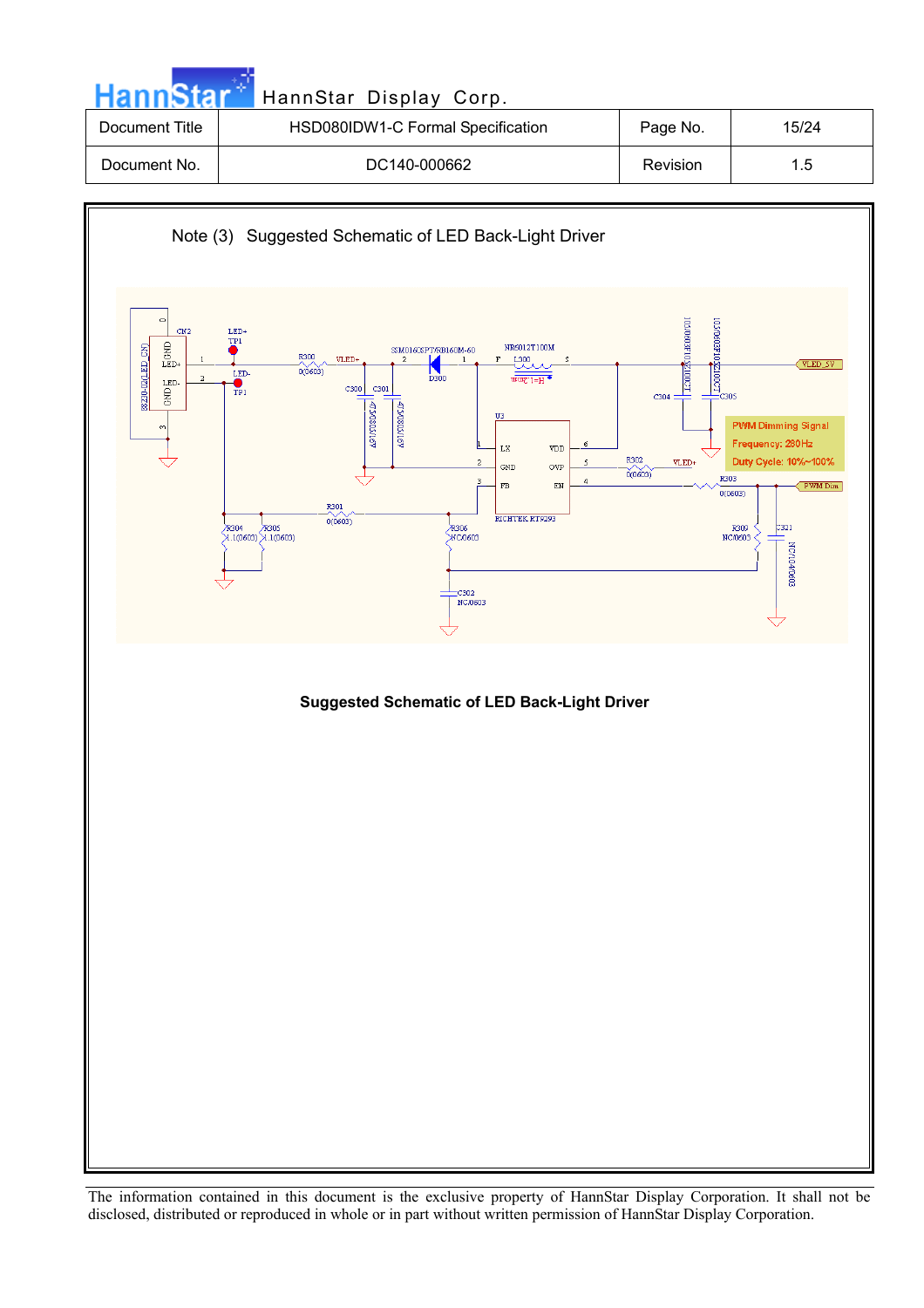

# HannStar<sup>t H</sup>annStar Display Corp.

| Document Title | HSD080IDW1-C Formal Specification | Page No. | 16/24 |
|----------------|-----------------------------------|----------|-------|
| Document No.   | DC140-000662                      | Revision | 1.5   |
|                |                                   |          |       |

#### **6.3 AC Characteristics**

| Item                    | <b>Symbol</b> | Min. | Typ. | Max. | Unit          | <b>Note</b> |
|-------------------------|---------------|------|------|------|---------------|-------------|
| DCLK cycle time         | Tcph          | 25   |      |      | ns            |             |
| <b>DCLK</b> frequency   | fclk          |      | 30   | 40   | <b>MHz</b>    |             |
| DCLK pulse duty         | Tcwh          | 40   | 50   | 60   | $\frac{0}{0}$ |             |
| VSD setup time          | Tvst          | 8    |      |      | ns            |             |
| VSD hold time           | Tvhd          | 8    |      |      | ns            |             |
| HSD setup time          | Thst          | 8    |      |      | ns            |             |
| HSD hold time           | <b>Thhd</b>   | 8    |      |      | ns            |             |
| Data setup time         | Tdsu          | 8    |      |      | ns            |             |
| Data hold time          | Tdhd          | 8    |      |      | ns            |             |
| DE setup time           | Tesu          | 8    |      |      | ns            |             |
| DE hold time            | Tehd          | 8    |      |      | ns            |             |
| Horizontal display area | thd           |      | 800  |      | Tcph          |             |
| HSD period time         | th            |      | 928  |      | <b>Tcph</b>   |             |
| HSD pulse width         | thpw          | 1    | 48   |      | Tcph          |             |
| HSD back porch          | thb           |      | 40   |      | Tcph          |             |
| HSD front porch         | thfp          |      | 40   |      | Tcph          |             |
| Vertical display area   | tvd           |      | 480  |      | th            |             |
| VSD period time         | tv            |      | 525  |      | th            |             |
| VSD pulse width         | tvpw          |      | 3    |      | th            |             |
| VSD back porch          | tyb           |      | 29   |      | th            |             |
| VSD front porch         | tvfp          |      | 13   |      | th            |             |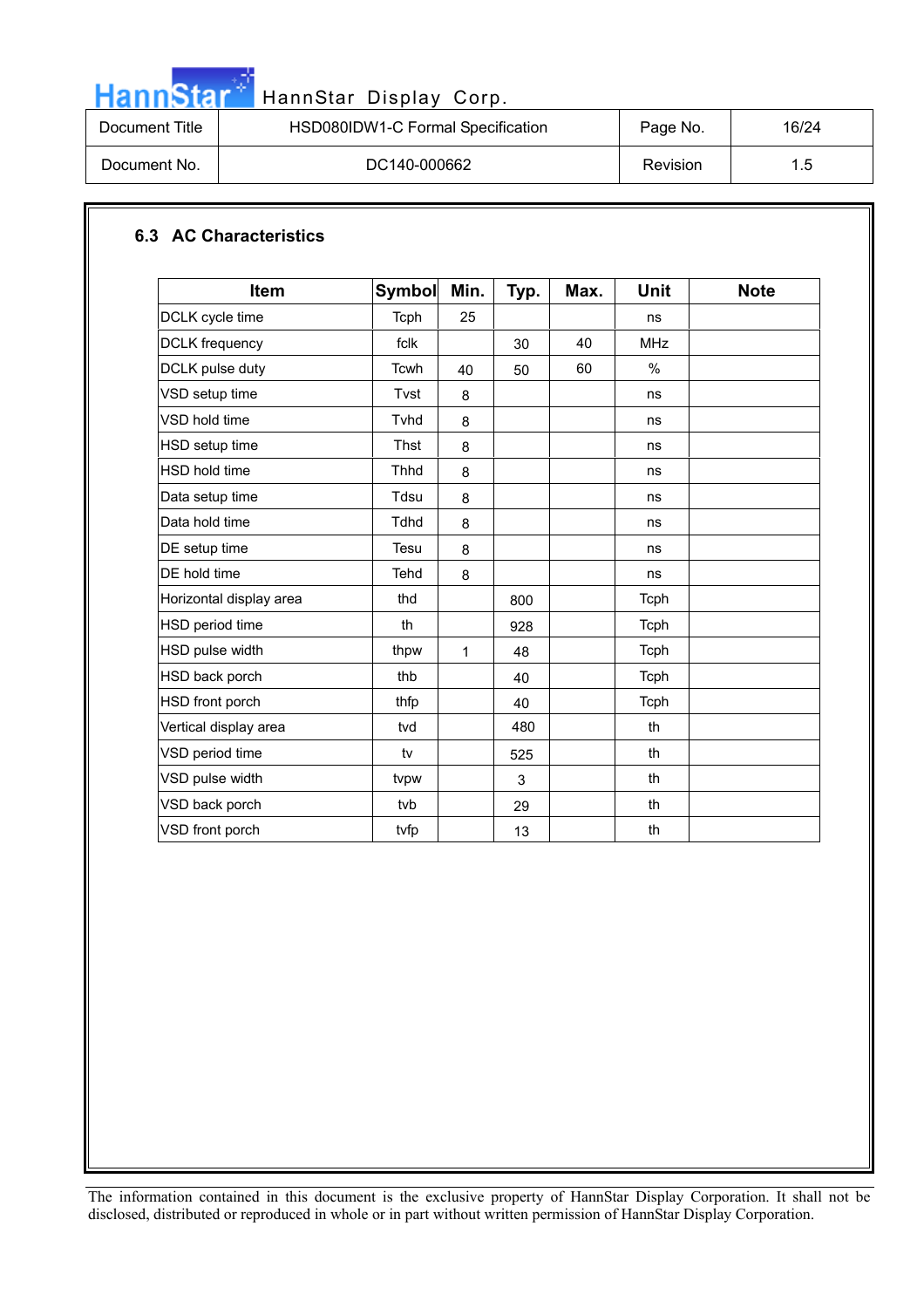| <b>HannStar</b> | HannStar Display Corp.            |          |       |
|-----------------|-----------------------------------|----------|-------|
| Document Title  | HSD080IDW1-C Formal Specification | Page No. | 17/24 |
| Document No.    | DC140-000662                      | Revision | 1.5   |

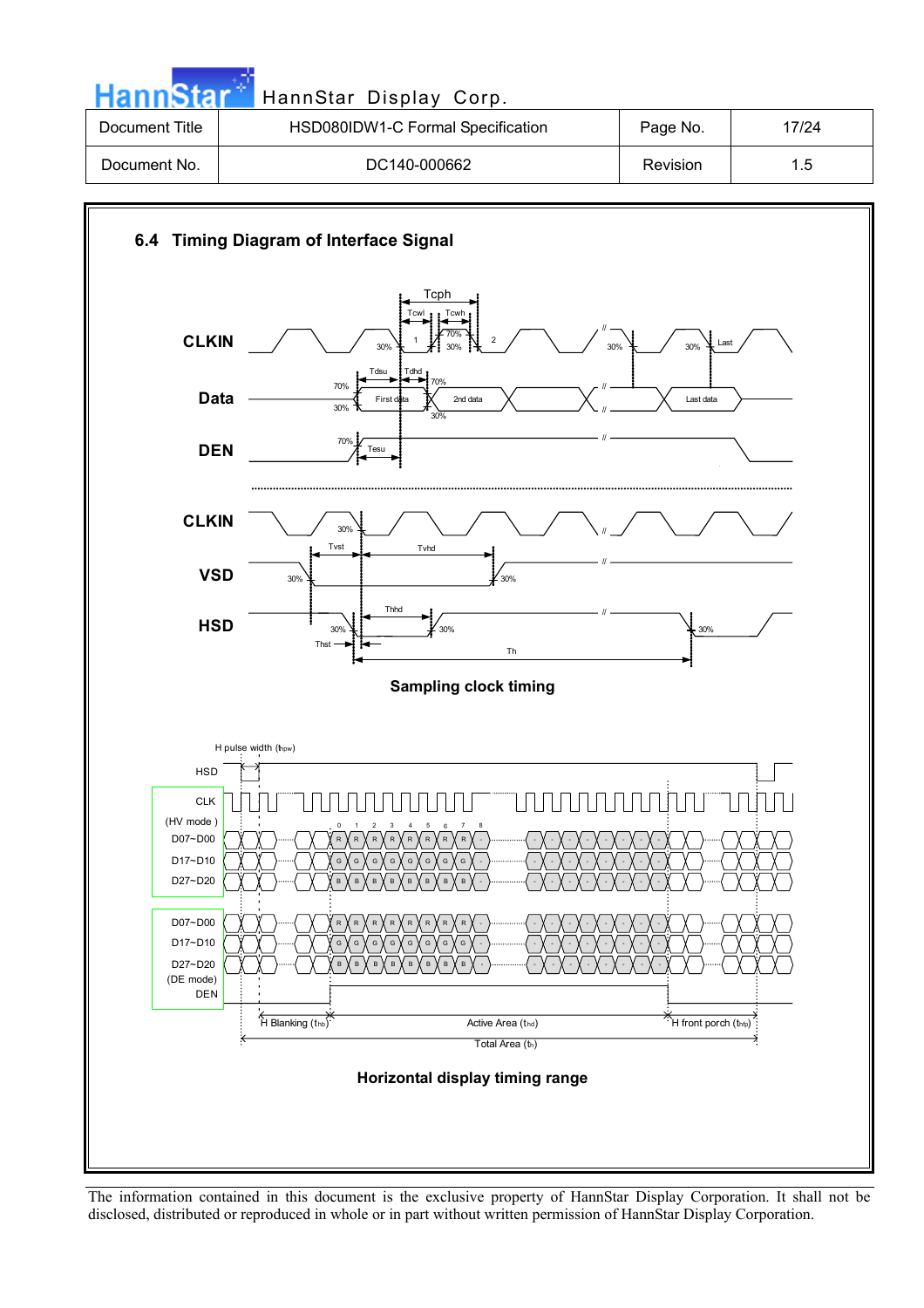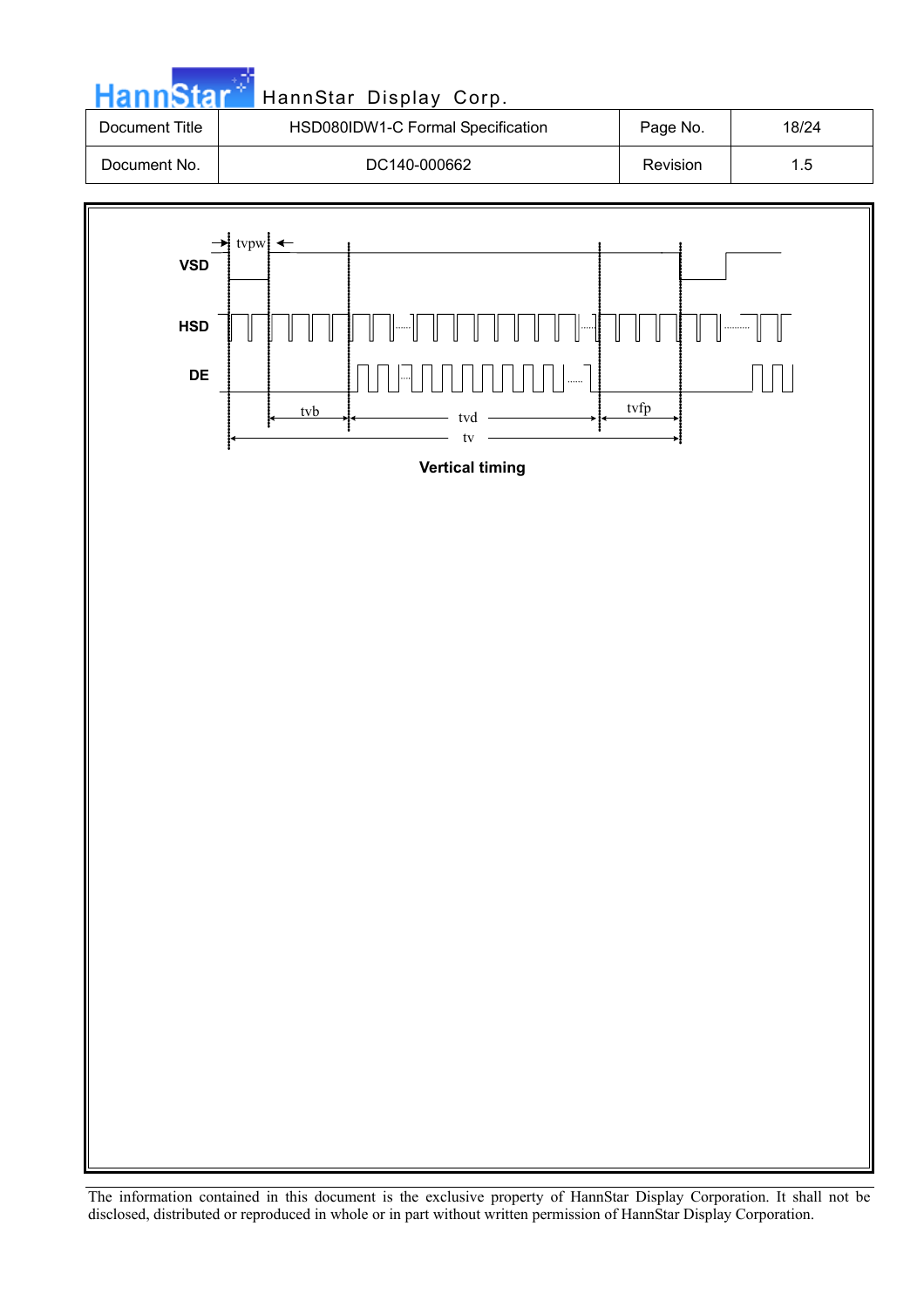



Power On Sequence: VCC-> AVDD -> VGL -> VGH -> Data -> B/L Power Off Sequence: B/L-> Data -> VGH -> VGL -> AVDD -> VCC

Notes: Data include R0~R7, G0~G7 , B0~B7 , HSD , VSD, DCLK , SHLR , UPDN **,** DE MODE , RSTB , STBYB , SHLR ,UPDN , DITH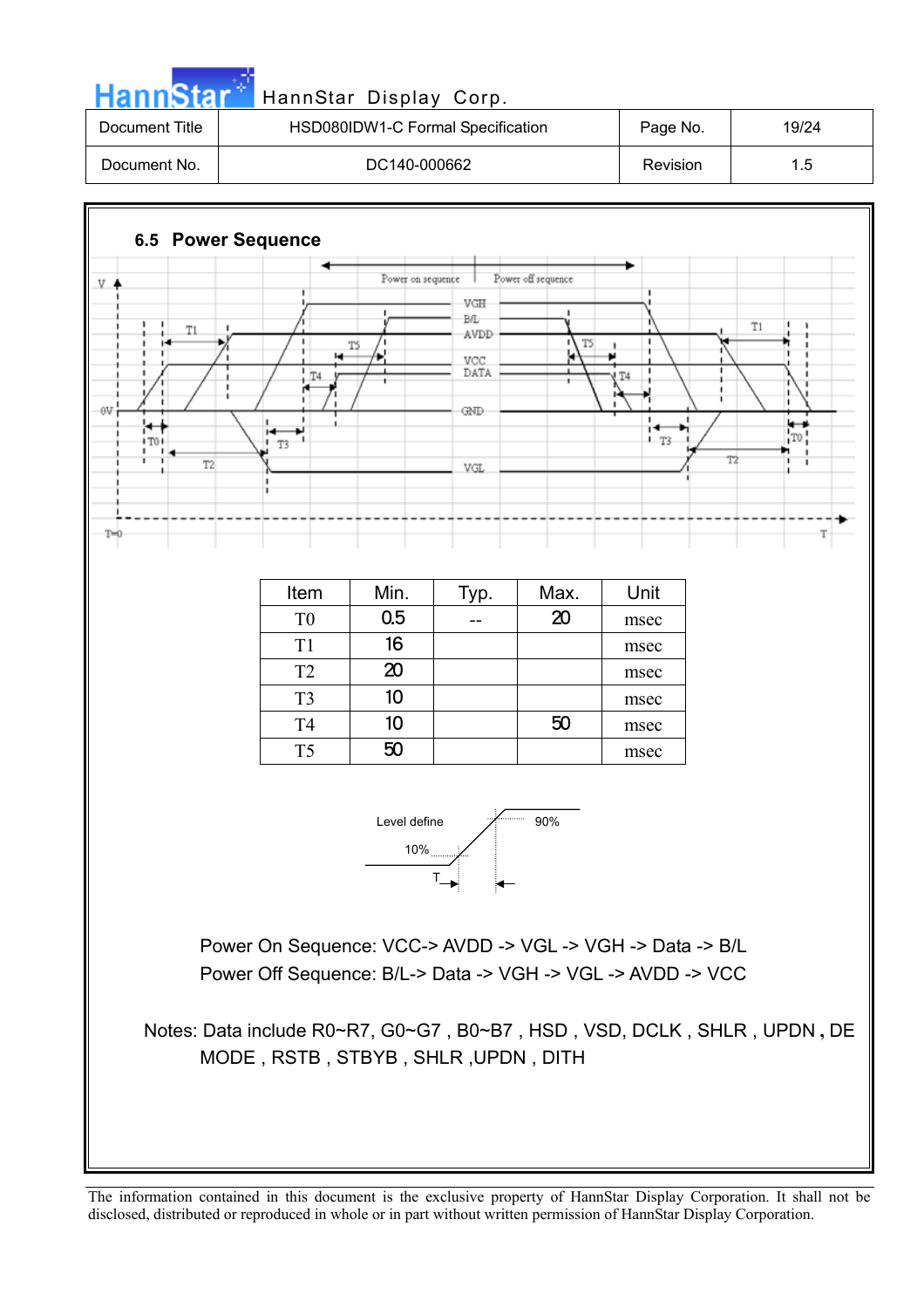| HannStar Display Corp. |                                   |                 |       |  |  |  |
|------------------------|-----------------------------------|-----------------|-------|--|--|--|
| Document Title         | HSD080IDW1-C Formal Specification | Page No.        | 20/24 |  |  |  |
| Document No.           | DC140-000662                      | <b>Revision</b> | 1.5   |  |  |  |

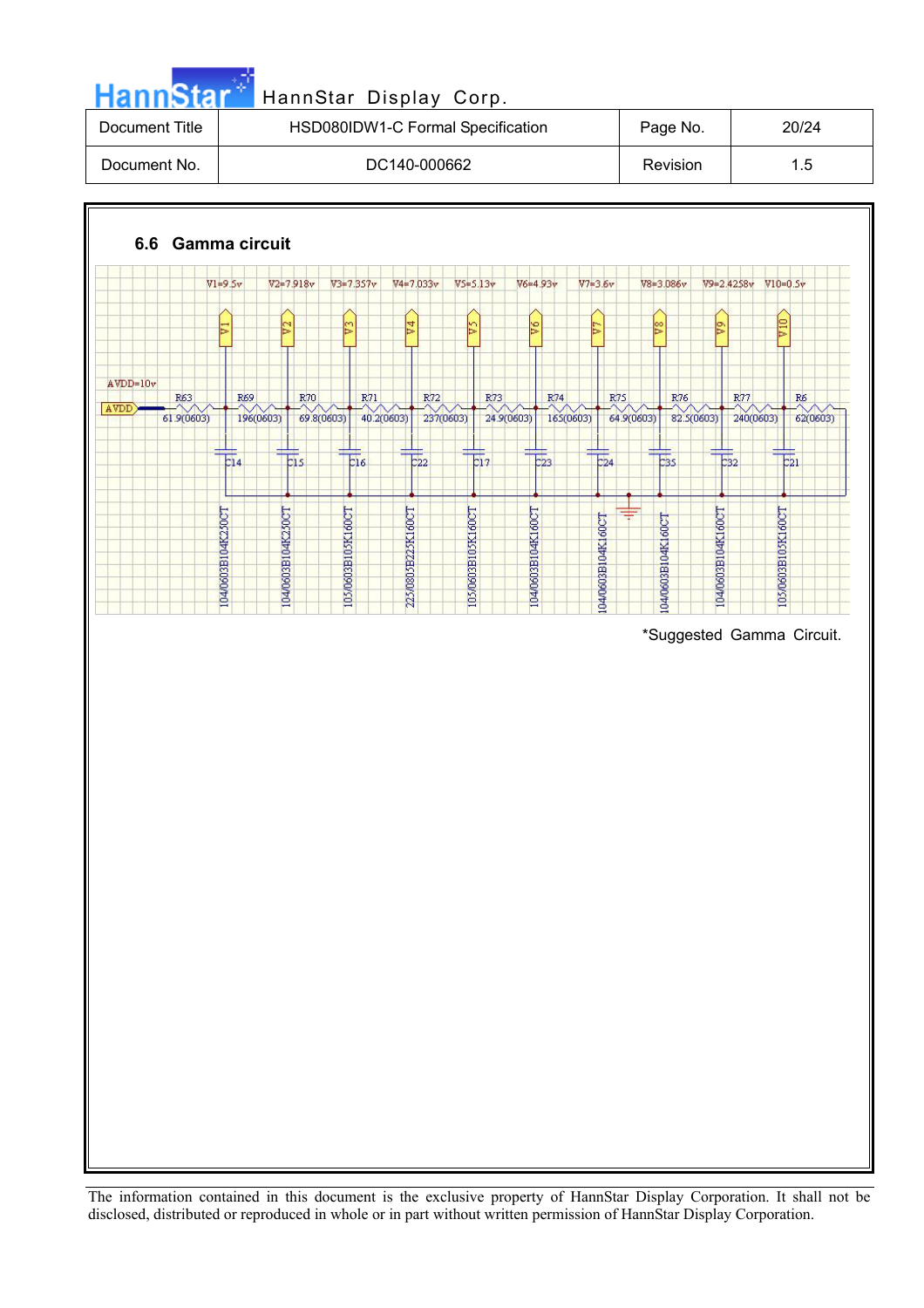| <b>HannStar</b> | HannStar Display Corp.            |          |       |
|-----------------|-----------------------------------|----------|-------|
| Document Title  | HSD080IDW1-C Formal Specification | Page No. | 21/24 |
| Document No.    | DC140-000662                      | Revision | 1.5   |

п.

| No.            | <b>Item</b>                                       | <b>Conditions</b>                                                                                                                                                               | <b>Remark</b>                    |
|----------------|---------------------------------------------------|---------------------------------------------------------------------------------------------------------------------------------------------------------------------------------|----------------------------------|
| 1              | High Temperature Storage                          | Ta=+80 $^{\circ}$ C, 240hrs                                                                                                                                                     |                                  |
|                | 2 Low Temperature Storage                         | Ta=-30°C, 240hrs                                                                                                                                                                |                                  |
| 3              | High Temperature Operation                        | Ta=+70 $\mathrm{^{\circ}C}$ , 240hrs                                                                                                                                            |                                  |
| 4              | Low Temperature Operation                         | Ta= $-20^{\circ}$ C, 240hrs                                                                                                                                                     |                                  |
| 5              | High Temperature and High Humidity<br>(operation) | Ta=+60°C, 90%RH, 240hrs                                                                                                                                                         |                                  |
| 6              | Thermal Cycling Test (non operation)              | $-30^{\circ}$ C(30min) $\rightarrow +80^{\circ}$ C(30min), 200cycles                                                                                                            |                                  |
| $\overline{7}$ | Electrostatic Discharge                           | $\pm$ 200V,200pF(0 $\Omega$ ) 1 time/each terminal                                                                                                                              |                                  |
|                | Vibration                                         | 1.Random:<br>1.04Grms, 10~500Hz, X/Y/Z,<br>30min/each direction<br>2. Sine:<br>Freq. Range: 8~33.3Hz<br>Stoke: 1.3mm<br>Sweep: 2.9G, 33.3~400Hz<br>X/Z: 2hr, Y: 4hr, cyc: 15min |                                  |
| 9              | Shock                                             | 100G, 6ms, ±X, ±Y, ±Z<br>3 time for each direction                                                                                                                              | JIS C7021, A-10<br>(Condition A) |
|                | 10 Vibration (with carton)                        | Random: 0.015G^2/Hz, 5~200Hz<br>-6dB/Octave, 200~400Hz<br>XYZ each direction: 2hr                                                                                               |                                  |
|                | 11 Drop (with carton)                             | Height: 60cm<br>1 corner, 3 edges, 6 surfaces                                                                                                                                   | <b>JIS Z0202</b>                 |
|                | Note:<br>judged before the reliability stress.    | There is no display function NG issue occurred, all the cosmetic specification is                                                                                               |                                  |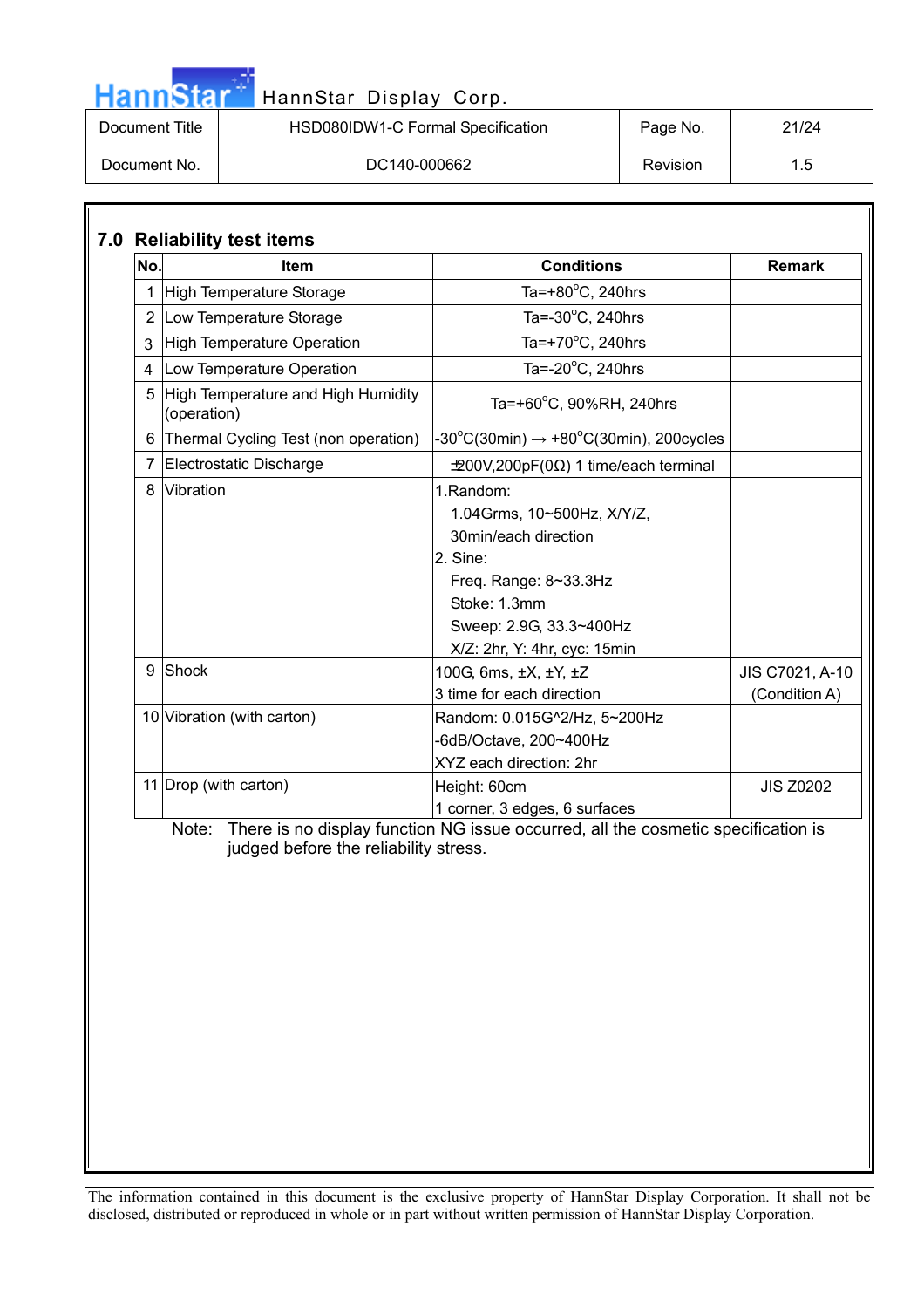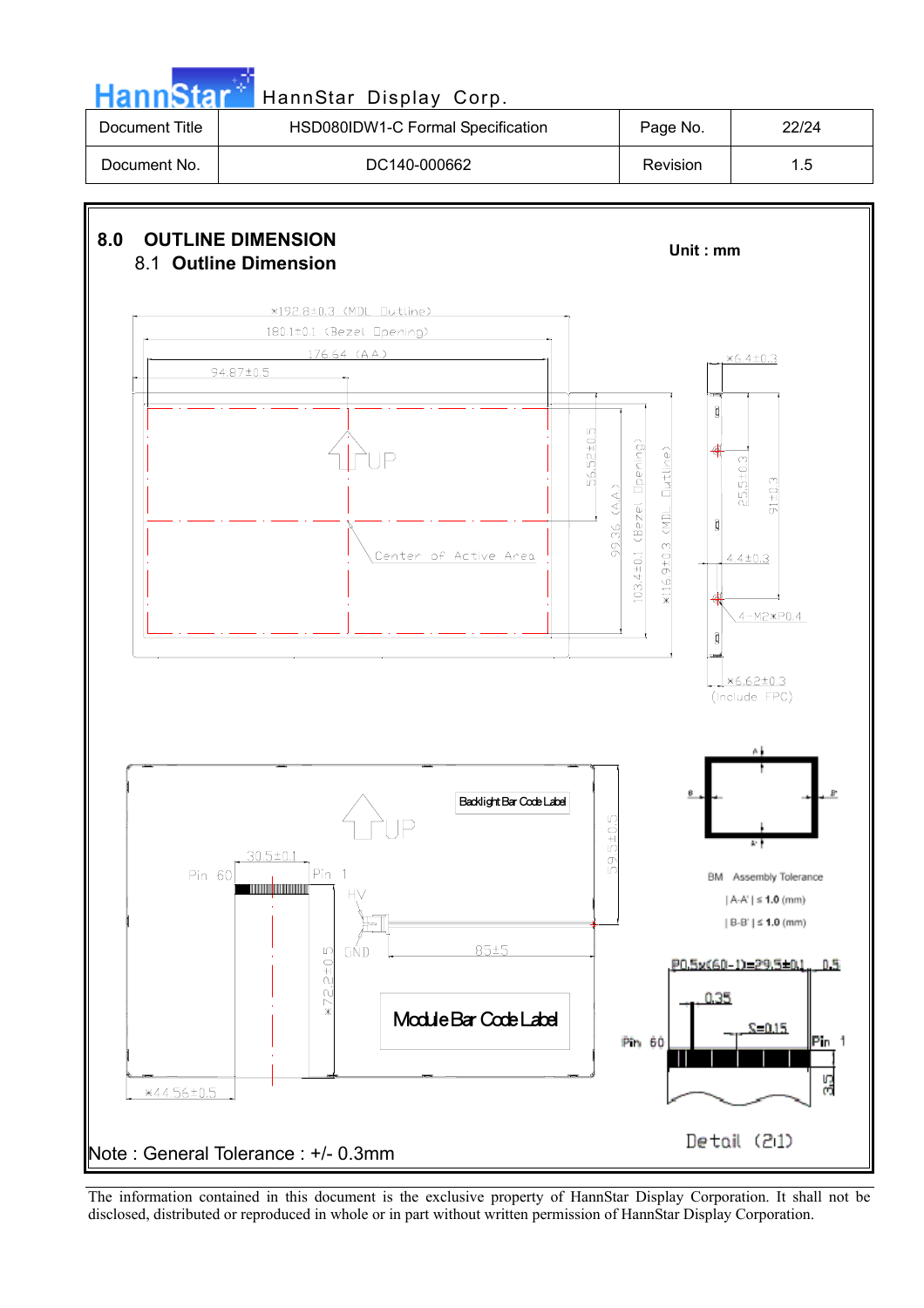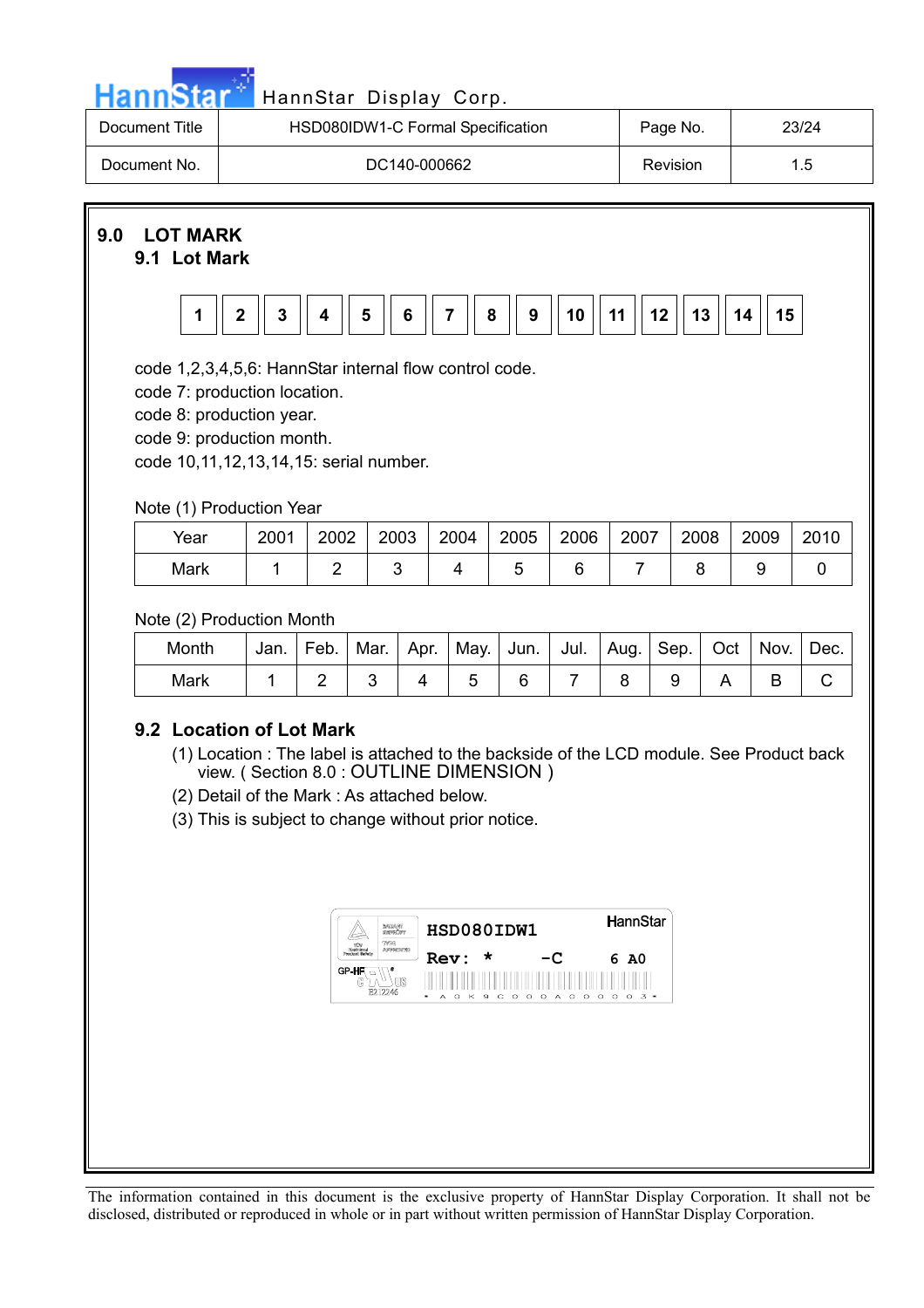| <b>Document Title</b>                                  |                                         | HSD080IDW1-C Formal Specification |                                           | Page No.           | 24/24            |
|--------------------------------------------------------|-----------------------------------------|-----------------------------------|-------------------------------------------|--------------------|------------------|
| Document No.                                           |                                         | DC140-000662                      |                                           | Revision           | 1.5              |
| <b>10.0 PACKAGE SPECIFICATION</b><br>10.1 Packing form |                                         |                                   |                                           |                    |                  |
|                                                        | <b>LCM Model</b><br>LCM Qty. in the box |                                   | Inner Box Size (mm)                       |                    | <b>Notice</b>    |
|                                                        | HSD080IDW1-C<br>60 pcs/box              |                                   | Ref. 464 x 359 x 317 <sup>H</sup>         |                    |                  |
|                                                        |                                         | 10.2 Packing assembly drawings    | <b>ESD Bag</b>                            |                    |                  |
|                                                        |                                         |                                   |                                           |                    |                  |
|                                                        |                                         |                                   |                                           |                    |                  |
|                                                        | LCM                                     |                                   |                                           |                    | З.               |
|                                                        |                                         | Tape<br><b>LCM+ESD bag</b>        | <b>Corner Pad</b><br><b>Partition/Pad</b> |                    | <b>Fold Back</b> |
|                                                        | يعايتن                                  |                                   |                                           |                    |                  |
|                                                        |                                         |                                   | 5.                                        | <b>LCM+ESD bag</b> |                  |
| <b>CONSIGNATION</b>                                    |                                         | 6.                                | Box                                       |                    |                  |
|                                                        |                                         |                                   | Material                                  |                    | Notice           |
|                                                        | Box                                     |                                   | <b>Corrugated Paper Board</b>             |                    | (AB Flute)       |
|                                                        | Partition/Pad                           |                                   | <b>Corrugated Paper Board</b>             |                    | (B Flute)        |
|                                                        | Corner Pad<br>ESD bag                   |                                   | <b>Corrugated Paper Board</b><br>PE       |                    | (AB Flute)       |

a sa T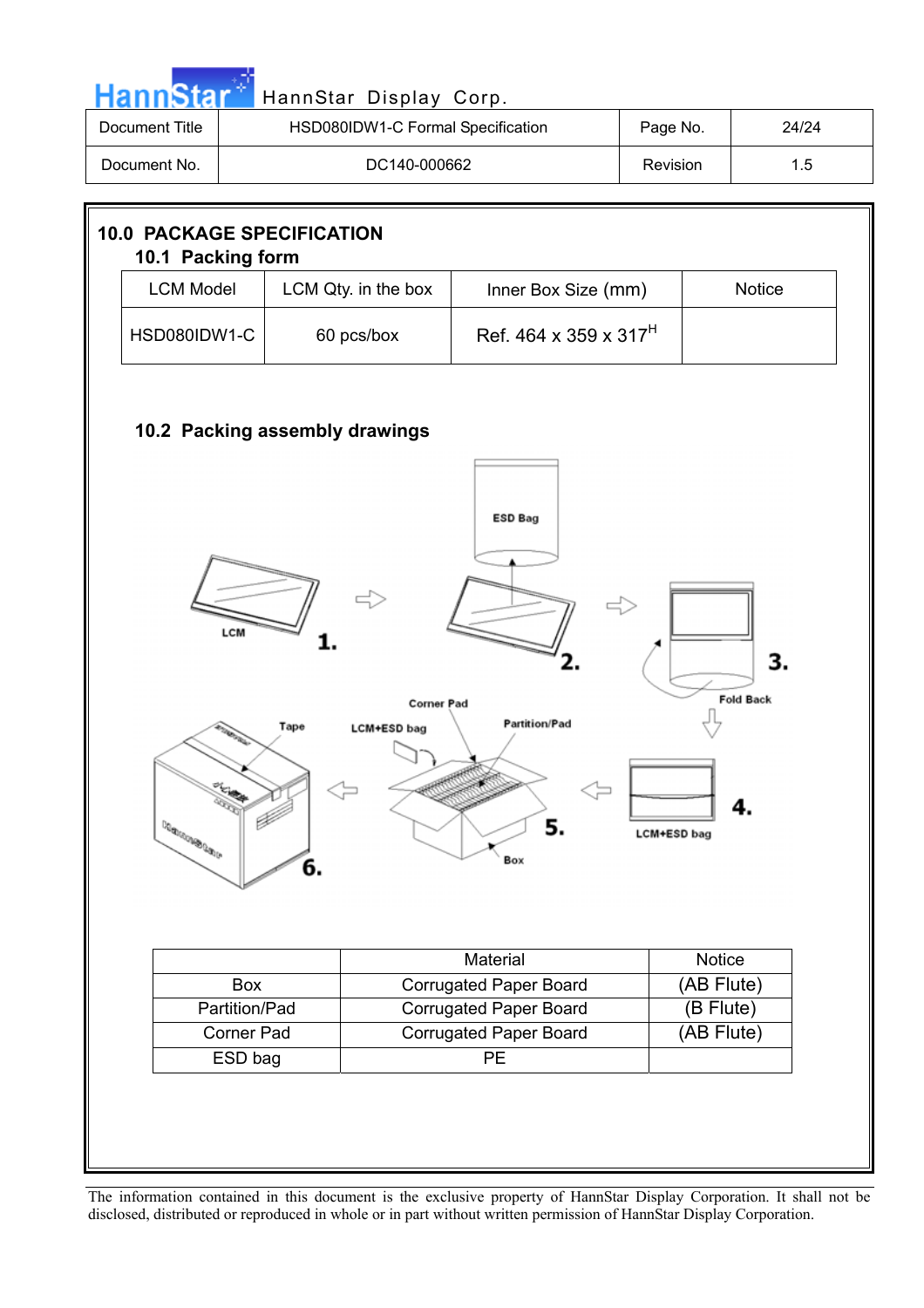

## HannStar<sup>M</sup> HannStar Display Corp.

| Document Title | HSD080IDW1-C Formal Specification | Page No. | 25/24 |
|----------------|-----------------------------------|----------|-------|
| Document No.   | DC140-000662                      | Revision | 1.5   |

#### **11.0 GENERAL PRECAUTION**

#### **11.1 Use Restriction**

This product is not authorized for use in life supporting systems, aircraft navigation control systems, military systems and any other application where performance failure could be life-threatening or otherwise catastrophic.

#### **11.2 Disassembling or Modification**

Do not disassemble or modify the module. It may damage sensitive parts inside LCD module, and may cause scratches or dust on the display. HannStar does not warrant the module, if customers disassemble or modify the module.

#### **11.3 Breakage of LCD Panel**

- 11.3.1.If LCD panel is broken and liquid crystal spills out, do not ingest or inhale liquid crystal, and do not contact liquid crystal with skin.
- 11.3.2. If liquid crystal contacts mouth or eyes, rinse out with water immediately.
- 11.3.3. If liquid crystal contacts skin or cloths, wash it off immediately with alcohol and rinse thoroughly with water.
- 11.3.4. Handle carefully with chips of glass that may cause injury, when the glass is broken.

#### **11.4 Electric Shock**

- 11.4.1. Disconnect power supply before handling LCD module.
- 11.4.2. Do not pull or fold the LED cable.
- 11.4.3. Do not touch the parts inside LCD modules and the fluorescent LED's connector or cables in order to prevent electric shock.

#### **11.5 Absolute Maximum Ratings and Power Protection Circuit**

- 11.5.1. Do not exceed the absolute maximum rating values, such as the supply voltage variation, input voltage variation, variation in parts' parameters, environmental temperature, etc., otherwise LCD module may be damaged.
- 11.5.2. Please do not leave LCD module in the environment of high humidity and high temperature for a long time.
- 11.5.3. It's recommended to employ protection circuit for power supply.

#### **11.6 Operation**

- 11.6.1 Do not touch, push or rub the polarizer with anything harder than HB pencil lead.
- 11.6.2 Use fingerstalls of soft gloves in order to keep clean display quality, when persons handle the LCD module for incoming inspection or assembly.
- 11.6.3 When the surface is dusty, please wipe gently with absorbent cotton or other soft material.